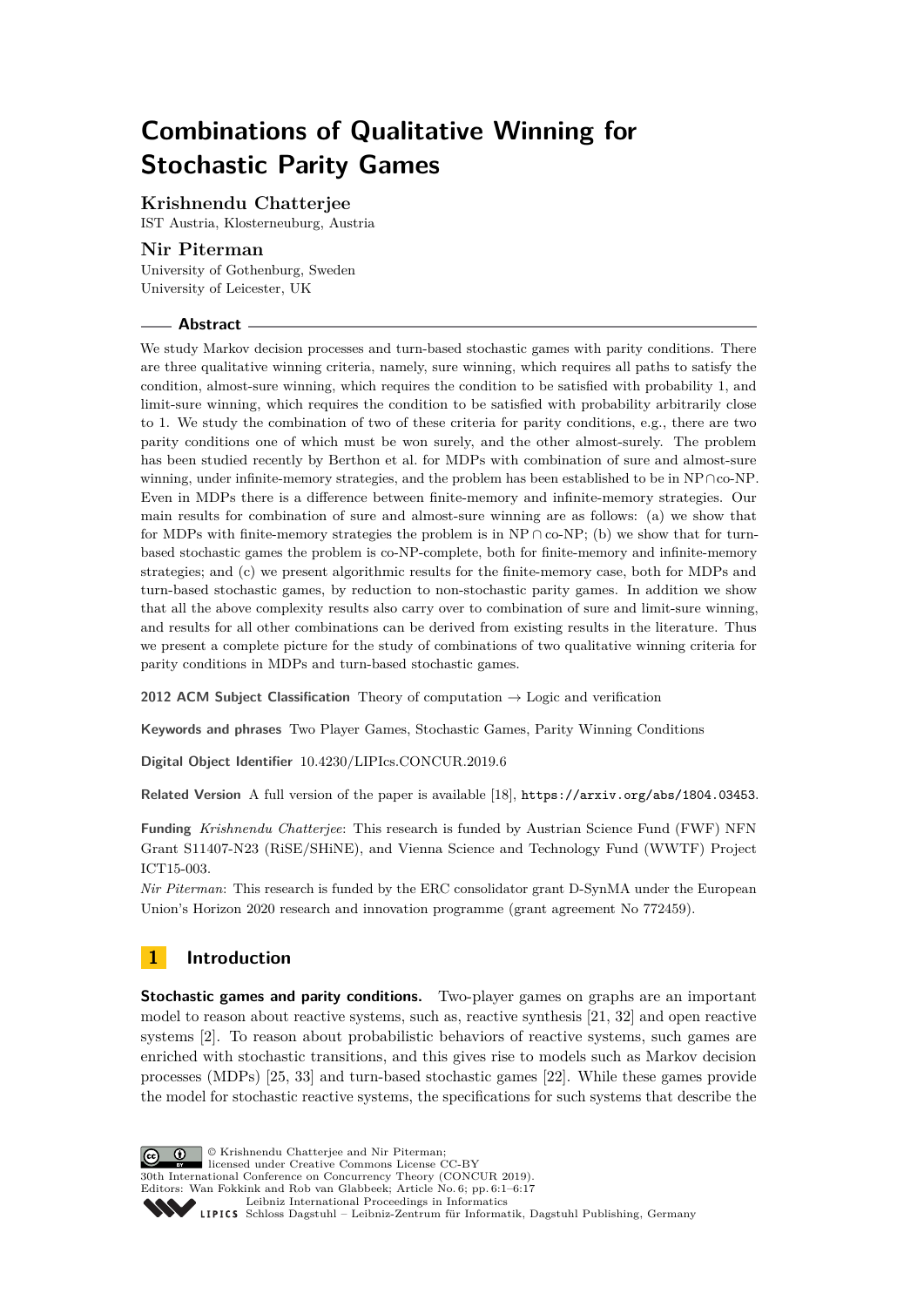## **6:2 Combinations of Qualitative Winning for Stochastic Parity Games**

<span id="page-1-0"></span>**Table 1** Summary of Results for Sure-Almost-sure as well as Sure-Limit-sure Winning for Parity Conditions. New results are boldfaced. The reductions give algorithmic results from algorithms for non-stochastic games.

| Model           | Finite-memory                                     | Infinite-memory     |
|-----------------|---------------------------------------------------|---------------------|
| <b>MDPs</b>     | $\mathbf{NP} \cap \mathbf{co}\text{-}\mathbf{NP}$ | $NP \cap co-NP$ [5] |
|                 | Reduction to non-stochastic parity games          |                     |
| Turn-based      | co-NP-complete                                    | co-NP-complete      |
| stochastic game | Reduction to non-stochastic games                 |                     |
|                 | with conjunction of parity conditions             |                     |

desired non-terminating behaviors are typically *ω*-regular conditions [\[35\]](#page-16-1). The class of parity winning conditions can express all *ω*-regular conditions, and has emerged as a convenient and canonical specification for algorithmic studies in the analysis of stochastic reactive systems.

**Qualitative winning criteria.** In the study of stochastic games with parity conditions, there are three basic qualitative winning criteria, namely, (a) *sure winning*, which requires all possible paths to satisfy the parity condition; (b) *almost-sure winning*, which requires the parity condition to be satisfied with probability 1; and (c) *limit-sure winning*, which requires the parity condition to be satisfied with probability arbitrarily close to 1. For MDPs and turn-based stochastic games with parity conditions, almost-sure winning coincides with limitsure winning, however, almost-sure winning is different from sure winning [\[9\]](#page-14-2). Moreover, for all the winning criteria above, if a player can ensure winning, she can do so with memoryless strategies, that do not require to remember the past history of the game. All the above decision problems belong to NP ∩ co-NP, and the existence of polynomial-time algorithm is a major open problem.

**Combination of multiple conditions.** While traditionally MDPs and stochastic games have been studied with a single condition with respect to different winning criteria, in recent studies combinations of winning criteria has emerged as an interesting problem. An example is the *beyond worst-case synthesis* problem that combines the worst-case adversarial requirement with probabilistic guarantee [\[7\]](#page-14-3). Consider the scenario that there are two desired conditions, one of which is critical and cannot be compromised at any cost, and hence sure winning must be ensured, whereas for the other condition the probabilistic behavior can be considered. Since almost-sure and limit-sure provide the strongest probabilistic guarantee, this gives rise to stochastic games where one condition must be satisfied surely, and the other almost-surely (or limit-surely). The setting of two objectives have been considered in several prior works; such as in [\[1\]](#page-14-4), where the primary objective is parity objective and the secondary objective is a quantitative mean-payoff objective; and in [\[5\]](#page-14-1), where both the primary and the secondary objectives are different parity objectives, but for MDPs.

**Previous results and open questions.** While MDPs and turn-based stochastic games with parity conditions have been widely studied in the literature (e.g.,  $[23, 24, 3, 14, 15, 9]$  $[23, 24, 3, 14, 15, 9]$  $[23, 24, 3, 14, 15, 9]$  $[23, 24, 3, 14, 15, 9]$  $[23, 24, 3, 14, 15, 9]$  $[23, 24, 3, 14, 15, 9]$ ), the study of combination of different qualitative winning criteria is recent. The problem has been studied only for MDPs with sure winning criteria for one parity condition, and almost-sure winning criteria (also probabilistic threshold guarantee) for another parity condition, and it has been established that even in MDPs infinite-memory strategies are required, and the decision problem lies in NP ∩ co-NP [\[5\]](#page-14-1). While the existence of infinite-memory strategies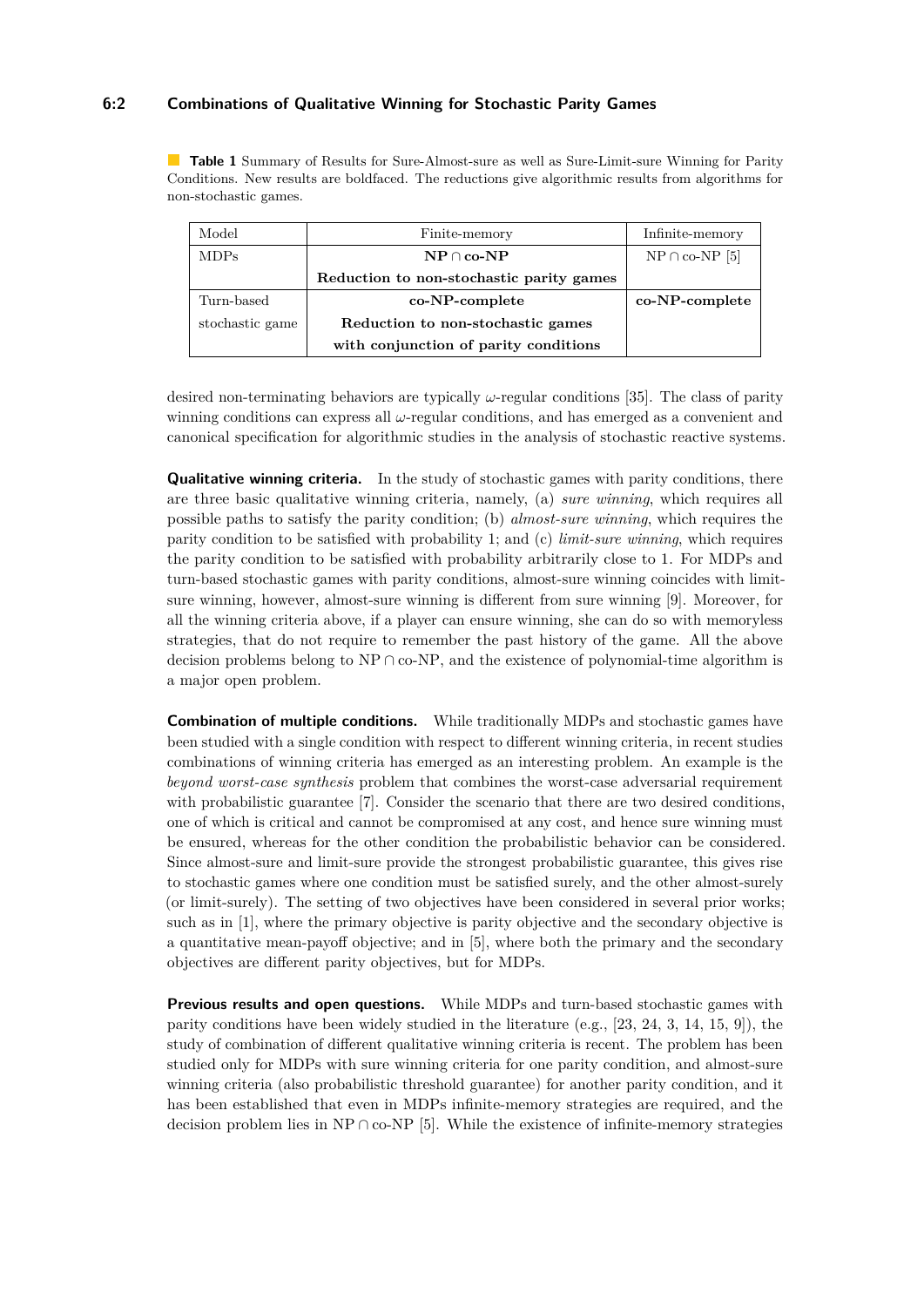| Criterion 1          | Criterion 2          | Solution Method                      |  |  |
|----------------------|----------------------|--------------------------------------|--|--|
| Sure $\psi_1$        | Sure $\psi_2$        | Sure $(\psi_1 \wedge \psi_2)$        |  |  |
| Sure $\psi_1$        | Almost-sure $\psi_2$ | This work                            |  |  |
| Sure $\psi_1$        | Limit-sure $\psi_2$  | This work                            |  |  |
| Almost-sure $\psi_1$ | Almost-sure $\psi_2$ | Almost-sure $(\psi_1 \wedge \psi_2)$ |  |  |
| Almost-sure $\psi_1$ | Limit-sure $\psi_2$  | Almost-sure $(\psi_1 \wedge \psi_2)$ |  |  |
| Limit-sure $\psi_1$  | Limit-sure $\psi_2$  | Almost-sure $(\psi_1 \wedge \psi_2)$ |  |  |

<span id="page-2-0"></span>**Table 2** Conjunctions of various qualitative winning criteria.

represent the general theoretical problem, many important questions have been left open for the problem where both objectives are parity objectives. For example, (i) the analysis for games, which is relevant in reactive synthesis, and (ii) finite-memory strategy synthesis, which represents the synthesis of practical controllers (such as Mealy or Moore machines). In this work we present answers to these open questions, with optimal complexity results.

**Our results.** In this work our main results are as follows:

- **1.** For MDPs with finite-memory strategies, we show that the combination of sure winning and almost-sure winning for parity conditions also belong to  $NP \cap co-NP$ , and we present a linear reduction to parity games. Our reduction implies a quasi-polynomial time algorithm, and also polynomial time algorithm as long as the number of indices for the sure winning parity condition is logarithmic. Note that no such algorithmic result is known for the infinite-memory case for MDPs.
- **2.** For turn-based stochastic games, we show that the combination of sure and almost-sure winning for parity conditions is a co-NP-complete problem, both for finite-memory as well as infinite-memory strategies. For the finite-memory strategy case we present a reduction to non-stochastic games with conjunction of parity conditions, which implies a fixed-parameter tractable algorithm, as well as a polynomial-time algorithm as long as the number of indices of the parity conditions are logarithmic.
- **3.** Finally, while for turn-based stochastic parity games almost-sure and limit-sure winning coincide, we show that in contrast, while ensuring one parity condition surely, limit-sure winning does not coincide with almost-sure winning even for MDPs. However, we show that all the above complexity results established for combination of sure and almost-sure winning also carry over to sure and limit-sure winning.

Our main results are summarized in Table [1.](#page-1-0) In addition to our main results, we also argue that our results complete the picture of all possible conjunctions of two qualitative winning criteria as follows: (a) conjunctions of sure (or almost-sure) winning with conditions  $\psi_1$  and  $\psi_2$ is equivalent to sure (resp., almost-sure) winning with the condition  $\psi_1 \wedge \psi_2$  (the conjunction of the conditions); (b) by determinacy and since almost-sure and limit-sure winning coincide for *ω*-regular conditions, if the conjunction of  $\psi_1 \wedge \psi_2$  cannot be ensured almost-surely, then the opponent can ensure that at least one of them is falsified with probability bounded away from zero; and thus conjunction of almost-sure winning with limit-sure winning, or conjunctions of limit-sure winning coincide with conjunction of almost-sure winning. This is illustrated in Table [2](#page-2-0) and shows that we present a complete picture of conjunctions of two qualitative winning criteria in MDPs and turn-based stochastic games. Full proofs are available in a technical report [\[18\]](#page-15-0).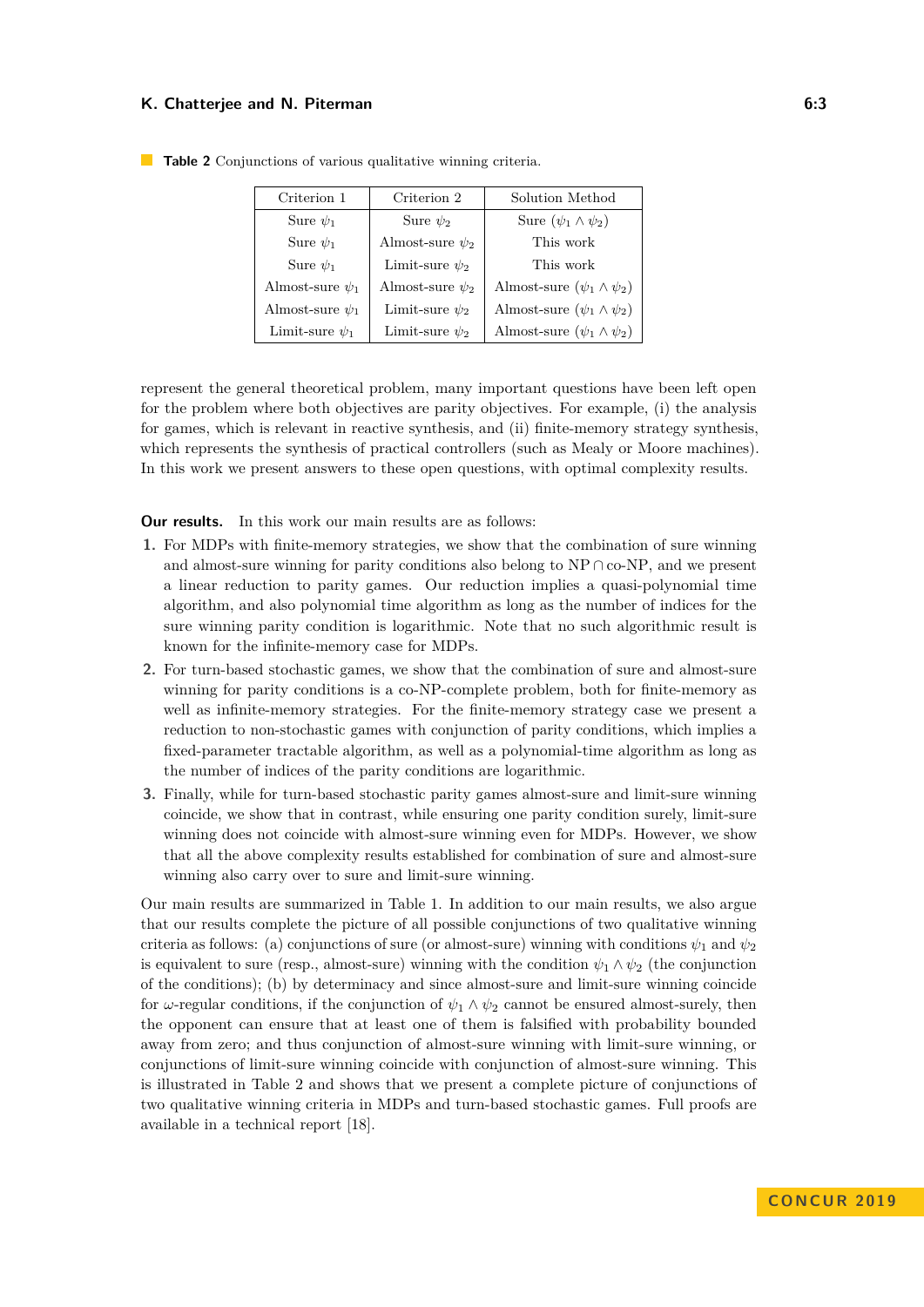#### **6:4 Combinations of Qualitative Winning for Stochastic Parity Games**

**Related work.** We have already mentioned the most important related works above. We discuss other related works here. MDPs with multiple Boolean as well as quantitative objectives have been widely studied in the literature [\[17,](#page-15-10) [24,](#page-15-7) [26,](#page-15-11) [6,](#page-14-6) [16\]](#page-15-12). For non-stochastic games combination of various Boolean objectives is conjunction of the objectives, and such games with multiple quantitative objectives have been studied in the literature [\[36,](#page-16-2) [11\]](#page-14-7). For turn-based stochastic games, the general analysis of multiple quantitative objectives is intricate, and they have been only studied for special cases, such as, reachability objectives [\[20\]](#page-15-13) and almost-sure winning [\[4,](#page-14-8) [10\]](#page-14-9). However none of these above works consider combinations of qualitative winning criteria. The problem of beyond worst-case synthesis has been studied for MDPs with various quantitative objectives [\[7,](#page-14-3) [34\]](#page-15-14), such as long-run average, shortest path, and for parity objectives [\[5\]](#page-14-1). In particular [\[5\]](#page-14-1) studies the problem of satisfying one parity objective surely and maximizing the probability of satisfaction of another parity objective in MDPs with infinite-memory strategies. We extend the literature of the study of beyond worst-case synthesis problem for parity objectives by considering combinations of qualitative winning in both MDPs and turn-based stochastic games, and the distinction between finite-memory and infinite-memory strategies. Thus in contrast to [\[5\]](#page-14-1) we do not consider optimal probability of satisfaction, but consider turn-based stochastic games as well as finite-memory strategies.

## **2 Background**

For a countable set *S* let  $\mathcal{D}(S) = \{d : S \to [0,1] \mid \exists T \subseteq S \text{ such that } |T| \in \mathbb{N}, \forall s \notin T \text{ . } d(s) =$ 0 and  $\Sigma_{s\in\mathcal{T}}d(s)=1$ } be the set of discrete probability distributions with finite support over *S*. A distribution *d* is *pure* if there is some  $s \in S$  such that  $d(s) = 1$ .

A stochastic turn-based game is  $G = (V, (V_0, V_1, V_p), E, \kappa)$ , where V is a finite set of configurations,  $V_0$ ,  $V_1$ , and  $V_p$  form a partition of V to Player 0, Player 1, and stochastic configurations, respectively,  $E \subseteq V \times V$  is the set of edges, and  $\kappa : V_p \to \mathcal{D}(V)$  is a probabilistic transition for configurations in  $V_p$  such that  $\kappa(v, v') > 0$  implies  $(v, v') \in E$ . If either  $V_0 = \emptyset$  or  $V_1 = \emptyset$  then *G* is a Markov Decision Process (MDP). If both  $V_0 = \emptyset$ and  $V_1 = \emptyset$  then *G* is a Markov Chain (MC). If  $V_p = \emptyset$  then *G* is a turn-based game (non-stochastic). For an MC  $M$ , an initial configuration  $v$ , and a measurable set of paths  $W \subseteq V^{\omega}$ , let  $\mathsf{Prob}_{M_v}(W)$  denote the measure of *W*.

A set of plays  $W \subseteq V^{\omega}$  is a *parity* condition if there is a parity priority function  $\alpha: V \to \{0, \ldots, d\}$ , with *d* as its *index*, such that a play  $\pi = v_0, v_1, \ldots$  is in *W* iff  $\min\{c \in \{0, \ldots, d\} \mid \exists^{\infty} i \cdot \alpha(v_i) = c\}$  is even. A parity condition with  $d = 1$  is a Büchi condition identified with the set  $B = \alpha^{-1}(0)$ . A parity condition with  $d = 2$  and  $\alpha^{-1}(0) = \emptyset$ is a co-Büchi condition identified with the set  $C = \alpha^{-1}(1)$ .

A *strategy*  $\sigma$  for Player 0 is  $\sigma: V^* \cdot V_0 \to \mathcal{D}(V)$ , such that  $\sigma(w \cdot v)(v') > 0$  implies  $(v, v') \in E$ . A strategy  $\pi$  for Player 1 is defined similarly. A strategy is *pure* if it uses only pure distributions. Let  $w$  range over  $V^*$  and  $v$  over  $V$ . A strategy for Player 0 uses memory *m* if there is a domain *M* of size *m* with an initial value  $m_0 \in M$  and two functions  $\sigma_s : M \times V_0 \to \mathcal{D}(V)$  and  $\sigma_u : M \times V \to M$  such that for  $v \in V_0$  we have  $\sigma(v) = \sigma_s(m_0, v_0)$  and  $\sigma(w \cdot v) = \sigma_s(m_w, v)$ , where  $m_{v_0} = \sigma_m(v_0, m_0)$  and  $m_{w \cdot v} = \sigma_m(m_w, v)$ . Two strategies  $\sigma$  and  $\pi$  for both players and an initial configuration  $v \in V$  induce a Markov chain  $v(\sigma, \pi) = (S(v), (\emptyset, \emptyset, S(v)), E', \kappa')$ , where  $S(v) = \{v\} \cdot V^*, E' = \{(w, w \cdot v)\}$ , and if  $v \in V_0$  we have  $\kappa'(wv) = \sigma(wv)$ , if  $v \in V_1$  we have  $\kappa'(wv) = \pi(wv)$  and if  $v \in V_p$  then for every  $w \in V^*$  and  $v' \in V$  we have  $\kappa'(wv, wvv') = \kappa(v, v')$ . We denote the set of strategies for Player 0 by  $\Sigma$  and the set of strategies for Player 1 by  $\Pi$ .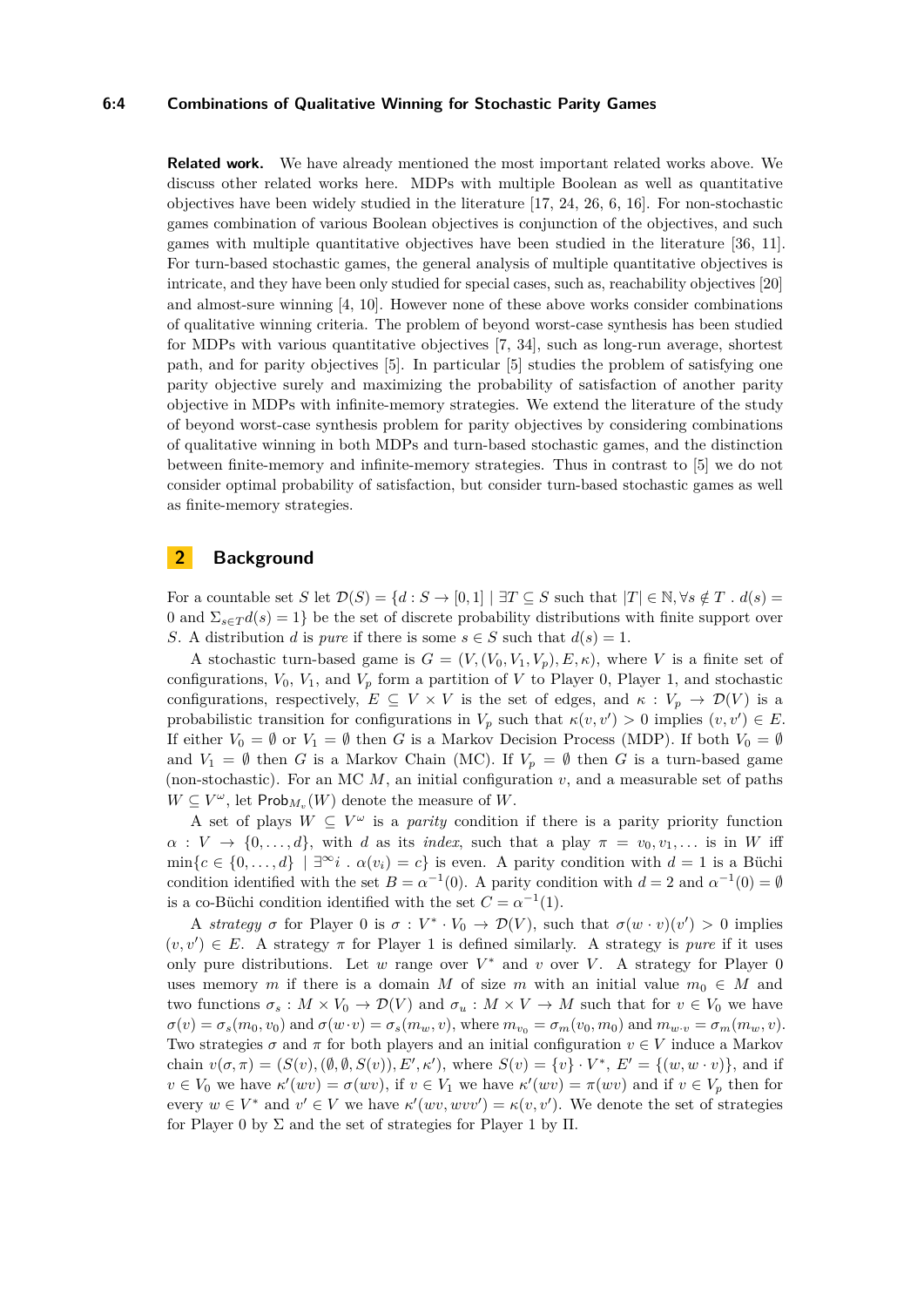For a game *G*, an *ω*-regular set of plays *W*, and a configuration *v*, the value of *W* from *v* for Player 0, denoted  $\mathsf{val}_0(W, v)$ , and for Player 1, denoted  $\mathsf{val}_1(W, v)$ , are  $\mathsf{val}_0(W, v)$  =  $\sup_{\sigma \in \Sigma} \inf_{\pi \in \Pi} \mathsf{Prob}_{v(\sigma,\pi)}(W)$  and  $\mathsf{val}_1(W,v) = \sup_{\pi \in \Pi} \inf_{\sigma \in \Sigma} \left(1 - \mathsf{Prob}_{v(\sigma,\pi)}(W)\right).$ 

We say that Player 0 wins *W surely* from *v* if  $\exists \sigma \in \Sigma$ .  $\forall \pi \in \Pi$  *.*  $v(\sigma, \pi) \subseteq W$ , where by  $v(\sigma, \pi) \subseteq W$  we mean that *all* paths in  $v(\sigma, \pi)$  are in *W*. We say that Player 0 wins *W almost surely* from *v* if  $\exists \sigma \in \Sigma$ .  $\forall \pi \in \Pi$ . Prob<sub>*v*( $\sigma, \pi$ )</sub>(*W*) = 1. We say that Player 0 wins *W limit surely* from *v* if  $\forall r < 1$ .  $\exists \sigma \in \Sigma$ .  $\forall \pi \in \Pi$ . Prob $v(\sigma, \pi)(W) \geq r$ . In a given setup (e.g. almost-sure) if Player 0 cannot win we say that Player 1 wins. A strategy *σ* for Player 0 is optimal if  $\text{val}_0(W, v) = \inf_{\pi \in \Pi} \text{Prob}_{v(\sigma, \pi)}(W)$ . Optimality for Player 1 is defined similarly.

A game with condition *W* is *determined* if for every configuration *v* we have  $\mathsf{val}_0(W, v)$  +  $val_1(W, v) = 1.$ 

## **3 Sure-Almost-Sure MDPs**

Berthon et al. considered the case of MDPs with two parity conditions and finding a strategy that has to satisfy one of the conditions surely and satisfy a given probability threshold with respect to the other [\[5\]](#page-14-1). Here we consider the case that the second condition has to hold with probability 1. We consider winning conditions composed of two parity conditions. The goal of Player 0 is to have one strategy such that she can win *surely* for the *sure* winning condition and *almost-surely* for the *almost-sure* winning condition. The authors of [\[5\]](#page-14-1) show that optimal strategies exist in this case and that it can be decided whether Player 0 can win. Here we revisit their claim that Player 0 may need infinite memory in order to win in such an MDP. We then show that checking whether she can win using a finite-memory strategy is simpler than deciding if there is a general winning strategy.

Given a set of configurations *V*, a sure-almost-sure winning condition is  $\mathcal{W} = (W_s, W_{as})$ . where  $W_s \subseteq V^\omega$  and  $W_{as} \subseteq V^\omega$  are two parity winning conditions. A sure-almost-sure (SAS) MDP is  $G = (V, (V_0, V_p), E, \kappa, \mathcal{W})$ , where all components are as before and where W is a sure-almost-sure winning condition. Strategies for Player 0 are defined as before. We say that Player 0 wins from configuration *v* if the same strategy  $\sigma$  is winning surely with respect to  $W_s$  and almost-surely with respect to  $W_{as}$ .

<span id="page-4-0"></span> $\triangleright$  **Theorem 1** ([\[5\]](#page-14-1)). In a finite SAS parity MDP deciding whether a configuration v is winning *for Player 0 is in NP*  $\cap$  *co-NP. Furthermore, there exists an optimal infinite-state strategy for the joint goal.*

There exist SAS MDPs where Player 0 wins but not with finite-memory.

 $\triangleright$  **Theorem 2** ([\[5\]](#page-14-1)). For SAS MDPs finite-memory strategies do not capture winning.

In the proof (in [\[18\]](#page-15-0)) we revisit the MDP in Figure [1](#page-5-0) (due to [\[5\]](#page-14-1)) and repeat their argument showing that there is an infinite-memory strategy that can win both the sure (visit  $\{l, r\}$ ) infinitely often) and almost-sure (visit  $\{r\}$  finitely often) winning conditions. Intuitively, longer and longer attempts to reach *l* at *c* ensure infinitely many visits to  $\{l, r\}$  and finitely many visits to r with probability 1. We present a detailed proof that every finite-memory strategy winning almost-surely is losing with respect to the sure winning condition.

The following theorem is proven by a chain of reductions (see proof in [\[18\]](#page-15-0)). First, reduce the winning in an SAS MDP to the winning in an SAS MDP where the almost-sure winning condition is a Büchi condition. Second, we reduce the winning in an SAS MDP with a Büchi almost-sure winning condition to the winning in a (non-stochastic) game with the winning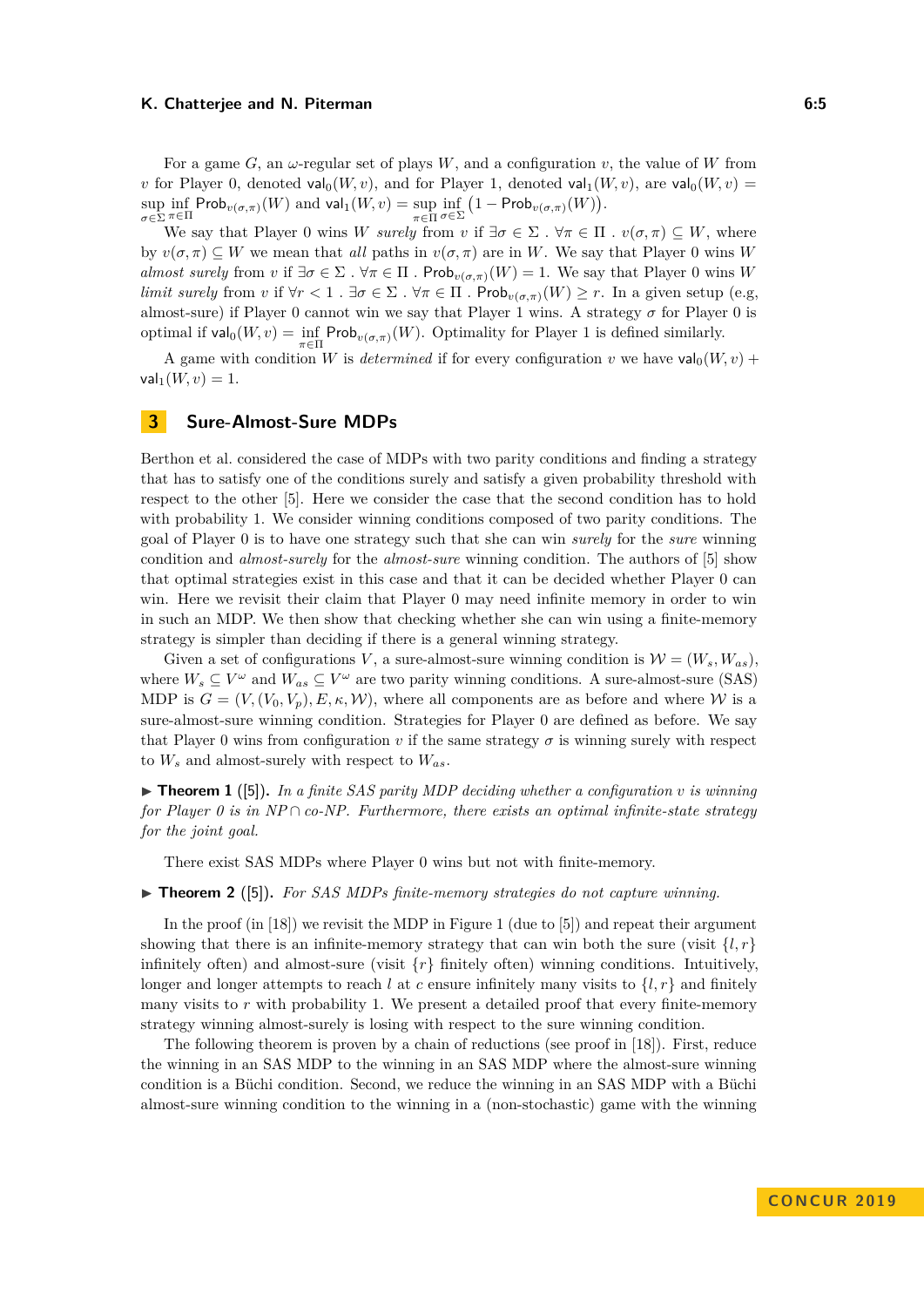

<span id="page-5-0"></span>**Figure 1** An SAS MDP where Player 0 requires infinite memory to win [\[5\]](#page-14-1). Configuration *p* is probabilistic and configurations *l*, *c*, and *r* are Player 0 configurations. The parity is induced by the following priorities  $\alpha_s(l) = \alpha_s(r) = 0$ ,  $\alpha_s(p) = \alpha_s(c) = 1$ , and  $\alpha_{as}(r) = 1$  and  $\alpha_{as}(l) = \alpha_{as}(c) = 1$  $\alpha_{as}(p) = 2.$ 

condition a conjunction of parity and Büchi. This is a special case of Theorem [8.](#page-6-0) Third, we reduce the winning in a game with a winning condition that is the conjunciton of parity and Büchi to winning in a parity game. Formally, we have the following.

<span id="page-5-1"></span>▶ **Theorem 3.** In order to decide whether it is possible to win an SAS MDP with *n* locations *and indices d<sup>s</sup> and das with finite memory it is sufficient to solve a (non-stochastic) parity game with*  $O(n \cdot d_s \cdot d_{as})$  *configurations and index*  $d_s$ *. Furthermore,*  $d_s$  *is a bound on the size of the required memory in case of a win.*

I **Corollary 4.** *Consider an SAS MDP with n configurations, sure winning condition of index ds, and almost-sure winning condition of index das. Checking whether Player 0 can win with finite-memory can be computed in quasi-polynomial time. In case that*  $d_s \leq \log n$  *it can be decided in polynomial time.*

**Proof.** This is a direct result of Theorem [3](#page-5-1) and the quasi-polynomial algorithm for solving parity games in  $[8, 30]$  $[8, 30]$ .

## **4 Sure-Almost-Sure Parity Games**

We now turn our attention to sure-almost-sure parity games.

A sure-almost-sure (SAS) parity game is  $G = (V, (V_0, V_1, V_p), E, \kappa, W)$ , where all components are as before and W consists of *two* parity conditions  $W_s \subseteq V^\omega$  and  $W_{as} \subseteq V^\omega$ . Strategies and the resulting Markov chains are as before. We say that Player 0 wins *G* from configuration *v* if she has a strategy  $\sigma$  such that for every strategy  $\pi$  of Player 1 we have  $v(\sigma, \pi) \subseteq W_s$  and  $\mathsf{Prob}_{v(\sigma, \pi)}(W_{as}) = 1$ . That is, Player 0 has to win for sure (on all paths) with respect to *W<sup>s</sup>* and with probability 1 with respect to *Was*. Otherwise, Player 1 wins.

## **4.1 Determinacy**

We start by showing that SAS parity games are determined.

▶ **Theorem 5.** *SAS parity games are determined.* 

In the proof (in [\[18\]](#page-15-0)) we use a reduction similar to Martin's proof that Blackwell games are determined [\[31\]](#page-15-16). We reduce SAS games to turn-based two-player games in a way that preserves winning.

## **4.2 General Winning**

We show that determining whether Player 0 has a (general) winning strategy in an SAS parity game is co-NP-complete and that for Player 1 memoryless strategies are sufficient and that deciding her winning is NP-complete.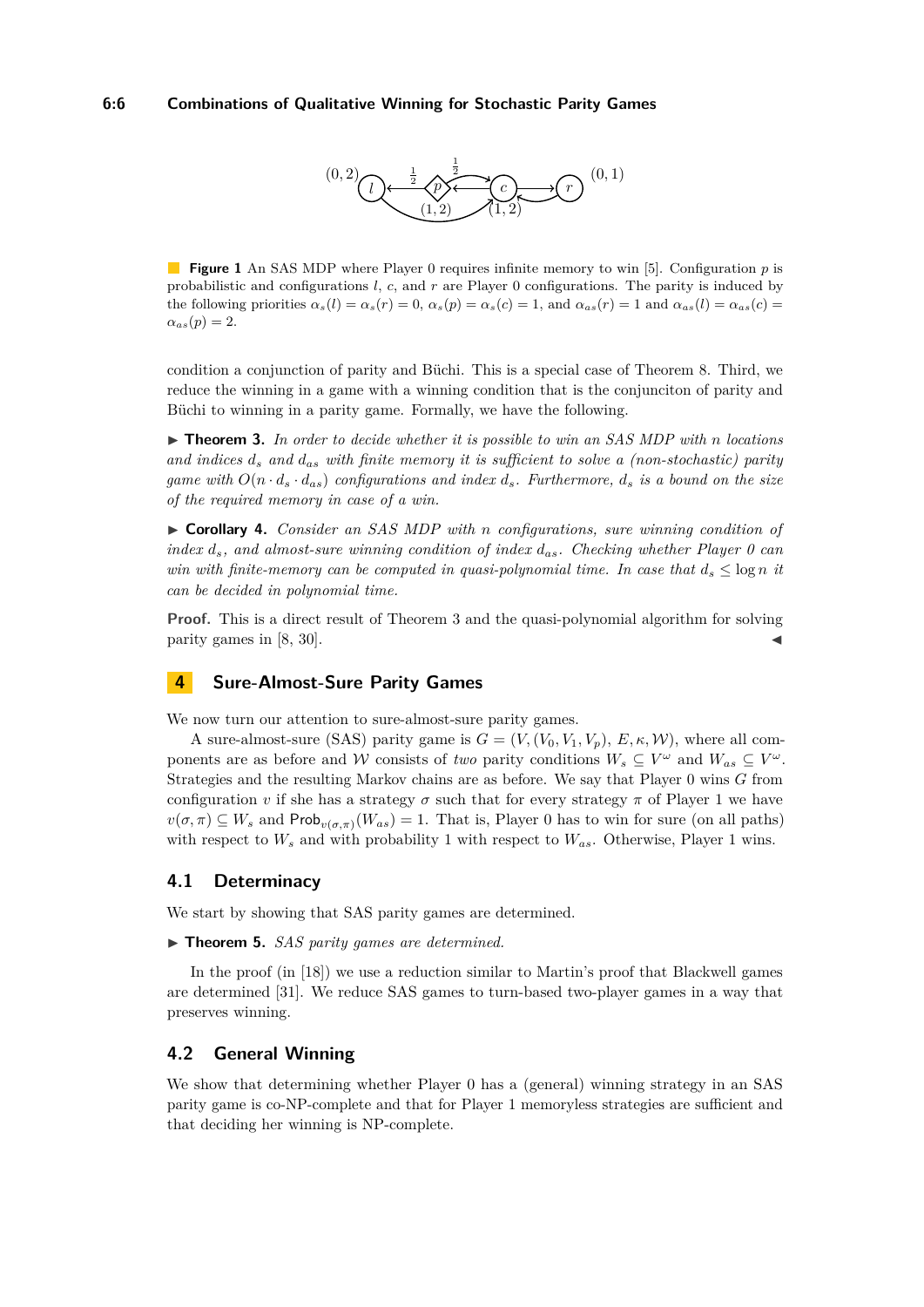<span id="page-6-2"></span>

**Figure 2** Gadget replacing probabilistic configurations for a configuration with odd parity.

#### <span id="page-6-4"></span>▶ **Theorem 6.** *In an SAS parity game Player 1 has optimal memoryless strategies.*

The proof (in [\[18\]](#page-15-0)) is by an inductive argument over the number of configurations of Player 1 (similar to that done in [\[28,](#page-15-17) [27,](#page-15-18) [10\]](#page-14-9)).

<span id="page-6-3"></span>I **Corollary 7.** *Consider an SAS parity game. Deciding whether Player 1 wins is NP-complete and whether Player 0 wins is co-NP-complete.*

**Proof.** Consider the case of Player 1. The optimal strategy for Player 1 is memoryless. Fixing Player 1's strategy in the game results in an SAS MDP. According to Theorem [1,](#page-4-0) the winning for Player 0 in SAS MDPs is in NP∩co-NP. The NP algorithm is as follows: it guess the memoryless strategy of Player 1 in the game, and the required polynomial witness of the SAS MDP, and use the polynomial-time verification procedure of the SAS MDP given the witness.<sup>[1](#page-6-1)</sup> Hardness is by considering SAS games with no stochastic configurations [\[13\]](#page-14-11).

Consider the case of Player 0. Membership in co-NP follows from dualizing the previous argument about membership in NP and determinacy. Hardness follows from considering SAS games with no stochastic configurations [\[13\]](#page-14-11).

## **4.3 Winning with Finite Memory**

We show that in order to check whether Player 0 can win with finite memory it is enough to use the standard reduction from almost-sure winning in two-player stochastic parity games to sure winning in two-player parity games [\[15\]](#page-15-9).

<span id="page-6-0"></span>I **Theorem 8.** *In a finite SAS parity game with n locations and das almost-sure index deciding whether a node v is winning for Player 0 with finite memory can be decided by a reduction to a two-player (non-stochastic) game with*  $O(n \cdot d_{as})$  *locations, where the winning condition is the intersection of two parity conditions of indices*  $d_s$  and  $d_{as}$ .

The proof has the following steps: Given an SAS parity game *G*, we construct a nonstochastic game  $G'$  with conjunction of two objectives with a mapping between configurations of  $G$  and  $G'$ . We show that we can win from a configuration in  $G$  if and only if we can

<span id="page-6-1"></span>Note that we do not require a general NP algorithm with NP ∩co-NP oracle (such algorithms can make polynomially many queries to the oracle, as well as adaptive queries where queries can depend on answers of previous queries). Instead we have a NP algorithm with a single query to a NP∩co-NP oracle, and outputs the answer of the oracle, and thus can be implemented by a single NP algorithm.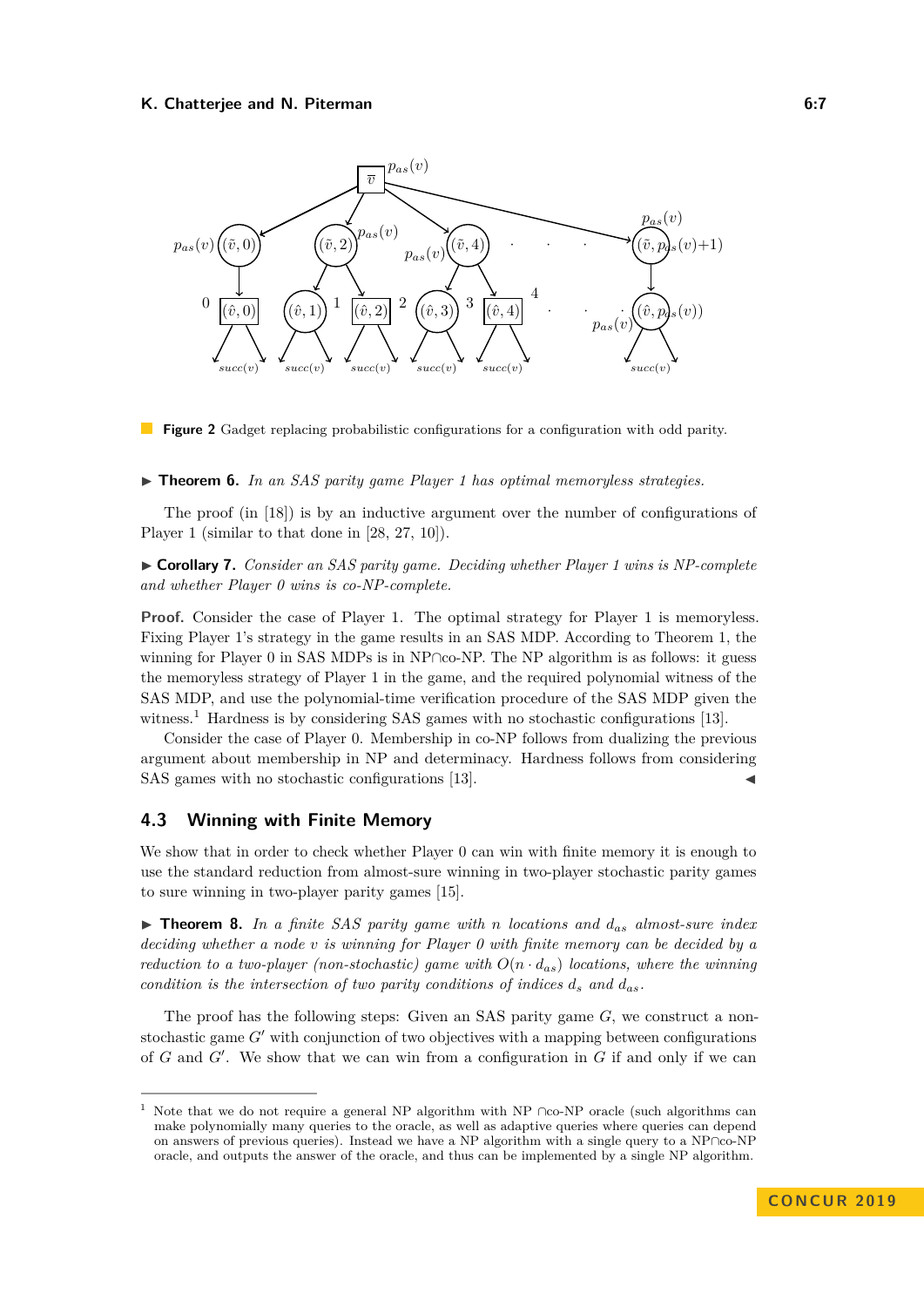#### **6:8 Combinations of Qualitative Winning for Stochastic Parity Games**

win from its mapped configuration in  $G'$ . In one direction, we show that given winning strategy in  $G'$ , we can construct winning strategy in  $G$  (from the mapped configurations). The construction of the winning strategy is based on the translation of a ranking function in  $G'$  to an almost-sure ranking function in  $G$ . Such a ranking function ensures winning the SAS objective in *G*. In the other direction, we show that given a winning strategy in *G*, we can construct a winning strategy in  $G'$  (from the mapped configurations). As before, the construction of the winning strategy is based on the translation of a ranking function in *G* to a ranking function in  $G'$ .

**Proof.** Let  $G = (V, (V_0, V_1, V_p), E, \kappa, W)$ . Let  $p_{as} : V \to [0..d_{as}]$  be the parity priority function that induces  $W_{as}$  and  $p_s: V \to [0..d_s]$  be the parity priority function that induces  $W_s$ . Without loss of generality assume that both  $d_s$  and  $d_{as}$  are even.

Given *G* we construct the game *G*<sup> $\prime$ </sup> where every configuration  $v \in V_p$  is replaced by the gadget in Figure [2.](#page-6-2) That is,  $G' = (V', (V'_0, V'_1), E', \kappa', \mathcal{W}'),$  with the following components:  $V'_0 = V_0 \cup \left\{ (\tilde{v}, 2i), (\hat{v}, 2j - 1) \right\}$  $v \in V_p, 2i \in [0..p_{as}(v) + 1],$ <br>
and  $2j - 1 \in [1..p_{as}(v)]$  $V'_1 = V_1 \cup {\overline{v}, (\hat{v}, 2i) \mid v \in V_p \text{ and } 2i \in [0..p_{as}(v)]}$ *E*<sup> $′$ </sup> = {(*v, w*) | (*v, w*) ∈ *E* ∩ (*V*<sub>0</sub> ∪ *V*<sub>1</sub>)<sup>2</sup>} ∪ {(*v, w*) | (*v, w*) ∈ *E* ∩ (*V*<sub>0</sub> ∪ *V*<sub>1</sub>) × *V*<sub>*p*</sub>} ∪  ${((\hat{v},j), w) | (v, w) ∈ E ∩ V_p × (V_0 ∪ V_1)}$  ∪  ${((\hat{v},j), \overline{w}) | (v, w) ∈ E ∩ V_p^2}$  ∪

- { $(\overline{v},(\tilde{v},2i)) | v ∈ V_p$ } ∪ { $((\tilde{v},2i),(\hat{v},j)) | v ∈ V_p$  and  $j ∈ {2i, 2i-1}$ }  $W' = W'_{s} \cap W'_{as}$ , where  $W'_{s}$  and  $W'_{as}$  are the parity winning sets that are induced by the
	- following priority functions.

$$
p'_{as}(t) = \begin{cases} p_{as}(t) & t \in V_0 \cup V_1 \\ p_{as}(v) & t \in \{\overline{v}, (\tilde{v}, 2i)\} \\ j & t = (\hat{v}, j) \end{cases} \qquad p'_s(t) = \begin{cases} p_s(t) & t \in V_0 \cup V_1 \\ p_s(v) & t \in \{\overline{v}, (\tilde{v}, 2i), (\hat{v}, j)\} \end{cases}
$$

We show that Player 0 surely wins from a configuration  $v \in V_0 \cup V_1$  in  $G'$  iff she wins from *v* in *G* with a pure finite-memory strategy and she wins from  $\overline{v} \in V'$  in *G*<sup> $\prime$ </sup> iff she wins from *v* in *G* with a pure finite-memory strategy.

The game  $G'$  is a linear game whose winning condition (for Player  $0$ ) is an intersection of two parity conditions. It is known that such games are determined and that the winning sets can be computed in NP ∩ co-NP [\[13\]](#page-14-11). Indeed, the winning condition for Player 0 can be expressed as a Streett condition, and hence her winning can be decided in co-NP. The winning condition for Player 1 can be expressed as a Rabin condition, and hence her winning can be decided in NP. It follows that  $V'$  can be partitioned to  $W'_0$  and  $W'_1$ , the winning regions of Player 0 and Player 1, respectively. Furthermore, Player 0 has a pure finite-memory winning strategy for her from every configuration in  $W'_0$  and Player 1 has a pure memoryless winning strategy for her from every configuration in  $W_1'$ . Let  $\sigma_0'$  denote the winning strategy for Player 0 on  $W_0'$  and  $\pi'_1$  denote the winning strategy for Player 1 on *W*<sup>1</sup>. Let *M* be the memory domain used by  $\sigma_0'$ . As  $\sigma_0'$  is pure, we can think about it as  $\sigma'_0 \subseteq V' \times M \to V' \times M$ , where for every  $m \in M$  and  $v \in V'_0$  there is a unique  $w \in V$  and  $m' \in M$  such that  $((v, m), (w, m')) \in \sigma'$  and for every  $m \in M$  and  $v \in V'_1$  and  $w$  such that  $(v, w) \in E'$  there is a unique  $m'$  such that  $((v, m), (w, m')) \in \sigma'_0$ . We freely say  $\sigma'_0$  chooses  $v'$ from  $(v, m)$  for the unique *v*' such that  $(v, m, v', m') \in \sigma_0'$  for some  $m'$  and  $\sigma_0'$  updates the memory to *m'*. Similarly, a pure strategy in *G* can be described as  $\sigma \subseteq (V \times M)^2$  where stochastic configurations are handled like Player 1 configuration in term of memory update for all successors as above. By abuse of notation we refer to the successor of a configuration *v* in  $G'$  and mean either *w* or  $\overline{w}$  according to the context.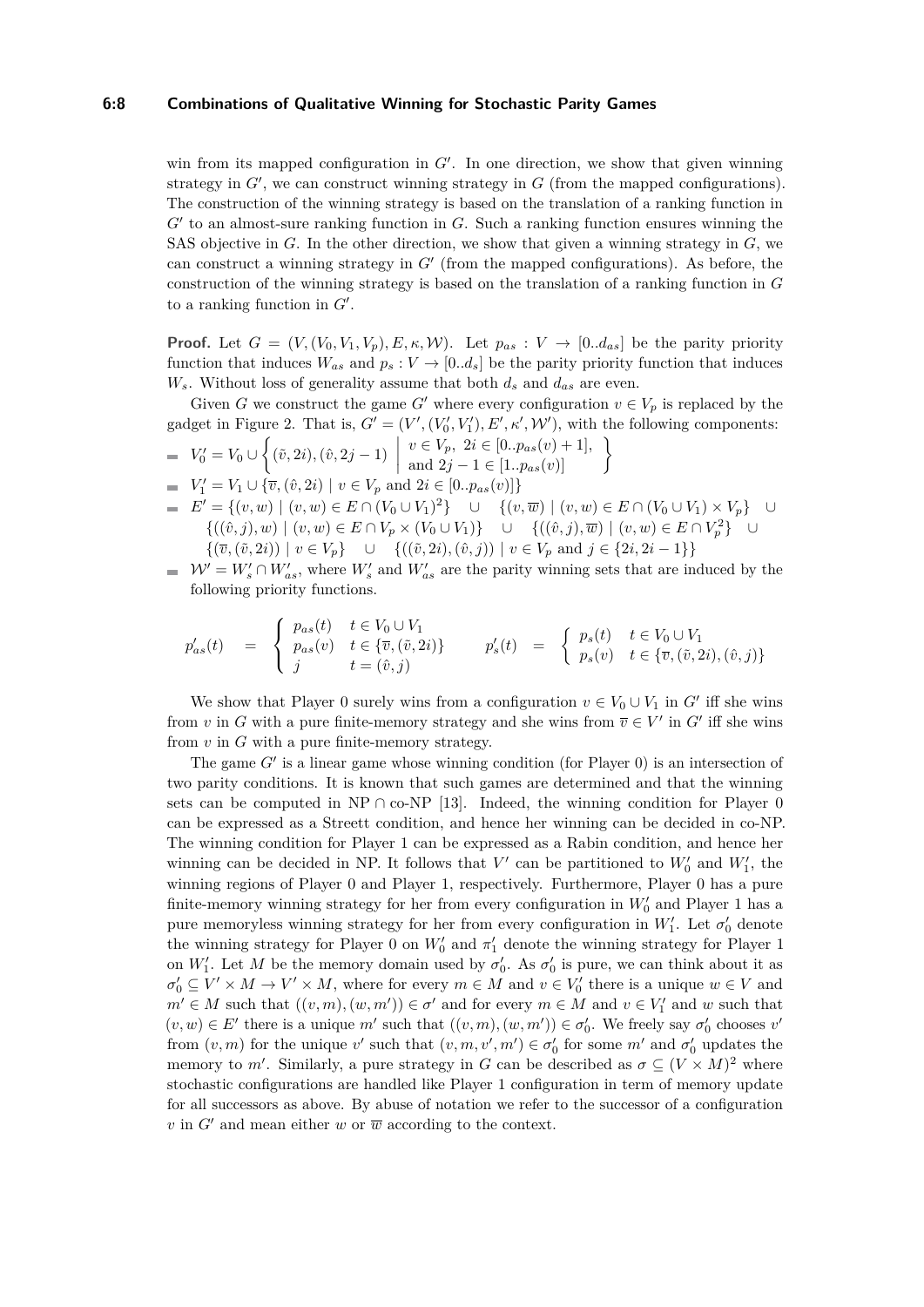- $\Leftarrow$  We show that every configuration  $v \in W'_0$  that is winning for Player 0 in *G*<sup>*i*</sup> is in the winning region  $W_0$  of Player 0 in *G*. Consider the strategy  $\sigma'_0 \subseteq (V' \times M)^2$ . We construct a winning strategy  $\sigma_0 \subseteq (V \times M)^2$ , induced by  $\sigma'_0$  as follows:
	- For a configuration-memory (cm) pair  $(v, m) \in V_0 \times M$  there is a unique cm pair  $(v', m')$  such that  $(v, m, v', m') \in \sigma_0'$ . We set  $(v, m, v', m') \in \sigma_0$ .
	- For a cm pair  $(v, m) \in V_1 \times M$  and for every successor *w* of *v* there is a unique memory value  $m'$  such that  $(v, m, w, m') \in \sigma'_0$ . We set  $(v, m, w, m') \in \sigma_0$ .
	- Consider a cm pair  $(v, m) \in V_p \times M$ . As  $\overline{v}$  is a Player 1 configuration in  $G'$ , for every configuration  $(\tilde{v}, 2i)$  there is a uniqye  $m'$  such that  $(v, m, (\tilde{v}, 2i), m') \in \sigma'_0$ .
		- **∗** If for some *i* we have that the choice from  $(\tilde{v}, 2i)$  according to  $\sigma'_0$  is  $(\hat{v}, 2i-1)$ . Then, let  $i_0$  be the minimal such i and let  $w_0$  be the successor of v such that the choice of  $\sigma'_0$  from  $(\hat{v}, 2i_0 - 1)$  is  $w_0$ . We update in  $\sigma_0$  the tuple  $(v, m, w_0, m')$ , where  $m'$  is the memory resulting from taking the path  $\overline{v}$ ,  $(\tilde{v}, 2i_0)$ ,  $(\hat{v}, 2i_0 - 1)$ ,  $w_0$  in  $G'$  based on  $\sigma'_0$ . We update in  $\sigma_0$  the tuple  $(v, m, w', m_{w'})$  for  $w' \neq w_0$ , where  $m_{w'}$  is the memory resulting from taking the path  $\overline{v}$ ,  $(\tilde{v}, 2i_0 - 2)$ ,  $(\hat{v}, 2i_0 - 2)$ , *w'*. Notice that as  $i_0$  is chosen to be the minimal the choice from  $(\tilde{v}, 2i_0 - 2)$  to  $(\tilde{v}, 2i_0 - 2)$  is compatible with  $\sigma'_0$ , where  $2i_0 - 2$  could be 0.
		- **∗** If for all *i* we have that the choice from  $(\tilde{v}, 2i)$  according to  $\sigma'_0$  is  $(\hat{v}, 2i)$ . Then, for every *w* successor of *v* we update in  $\sigma_0$  the tuple  $(v, m, w, m')$ , where  $m'$  is the memory resulting from taking the path  $\overline{v}$ ,  $(\tilde{v}, p_{as}(v))$ ,  $(\hat{v}, p_{as})$ , *w*.

Notice that if  $p_{as}(v)$  is odd then the first case always holds as the only successor of  $(\tilde{v}, p_{as}(v) + 1)$  is  $(\hat{v}, p_{as}(v))$ .

The resulting strategy  $\sigma_0$  includes no further decisions for Player 0. Consider the winning condition  $W_s$ . Every path in *G* that is consistent with  $\sigma_0$  (with proper memory updates) corresponds to a path in  $G'$  that is consistent with  $\sigma'_{0}$  (with the same memory updates) and agrees on the parities of all configurations according to *ps*. Indeed, every configuration of the form  $(\tilde{v}, 2i)$  or  $(\hat{v}, j)$  in *G'* has the same priority according to  $p_s$  as  $\overline{v}$  (and *v* in *G*). As every path consistent with  $\sigma_0'$  is winning according to  $W_s'$  then every path in *G* consistent with  $\sigma$  is winning according to  $W_s$ .

We turn our attention to consider only the parity condition  $p_{as}$  in both  $G'$  and  $G$ . We think about  $G'$  as a parity game with the winning condition  $W'_{as}$  and about  $G$  as a stochastic parity game with the winning condition  $W_{as}$ . As  $\sigma'_0$  is winning, all paths in  $G'$ (with proper memory updates) are winning for Player 0 according to  $W'_{as}$ .

We recall some definitions and results from [\[15\]](#page-15-9). For  $k \leq d_{as}$ , let  $\underline{k}$  denote  $k$  if  $k$  is odd and *k* − 1 if *k* is even. A *parity ranking* for Player 0 is  $\vec{r}$  :  $V' \times M \rightarrow [n]^{d_{as}/2} \cup {\infty}$  for some  $n \in \mathbb{N}$ , where [*n*] denotes  $\{0, \ldots, n\}$ . For a configuration *v*, Let  $\vec{r}(v) = (r_1, \ldots, r_d)$  and  $\vec{r}(v') = (r'_1, \ldots, r'_d)$ , where  $d = d_{as}/2$ . For v, we denote by  $\vec{r}^k(v)$  the prefix  $(r_1, r_3, \ldots, r_k)$ of  $\vec{r}(v)$ . We write  $\vec{r}(v) \leq_k \vec{r}(v')$  if the prefix  $(r_1, \ldots r_k)$  is at most  $(r'_1, \ldots, r'_k)$  according to the lexicographic ordering. Similarly, we write  $\vec{r}(v) <_{k} \vec{r}(v')$  if  $(r_1, \ldots r_k)$  is less than  $(r'_1, \ldots, r'_k)$  according to the lexicographic ordering.

A parity ranking is good if (i) for every vertex  $v \in V_0$  and memory  $m \in M$  there is a vertex  $w \in succ(v)$  and  $m' \in M$  such that  $\vec{r}(w, m') \leq_{p(v)} \vec{r}(v, m)$  and if  $p(v)$  is odd then  $\vec{r}(w, m') <_{p(v)} \vec{r}(v, m)$  and (ii) for every vertex  $v \in V_1$ , memory  $m \in M$ , and vertex  $w \in succ(v)$  it holds that there is a  $m' \in M$  such that  $\vec{r}(w, m') \leq_{p(v)} \vec{r}(v, m)$  and if  $p(v)$  is odd then  $\vec{r}(w, m') < p(v, m)$ . It is well known that in a parity game (here  $G'$  combined with the strategy  $\sigma'_0$ ) there is a *good* parity ranking such that for every  $v \in W'_0$  and memory  $m \in M$  we have  $\vec{r}(v,m) \neq \infty$  [\[29\]](#page-15-19). Let  $\vec{r}$  be the good parity ranking for  $G'$ . Consider the same ranking for  $G$  with the same memory  $M$ . For a cm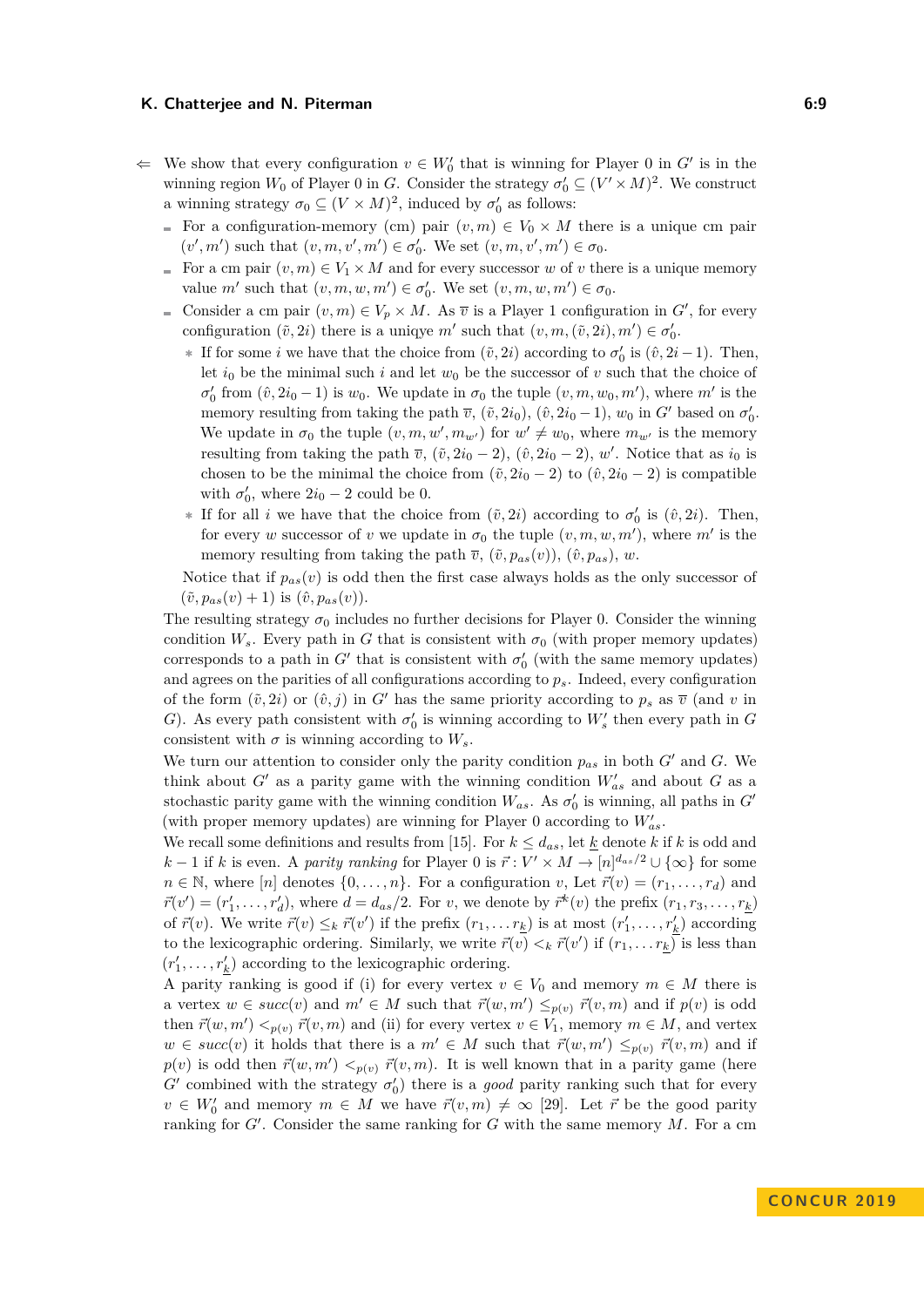#### **6:10 Combinations of Qualitative Winning for Stochastic Parity Games**

pair  $(v, m) \in V_p \times M$ , we write  $\mathsf{Prob}_{v,m}(\vec{r}_{\leq k})$  for the probability (according to  $\kappa$ ) of successors *w* of *v* such that for some memory values  $m_w$  we have  $\vec{r}(w, m_w) \leq_k \vec{r}(v, m)$ and  $\mathsf{Prob}_{v,m}(\vec{r}_{\leq k})$  for the probability of successors *w* of *v* such that for some memory values  $m_w$  we have  $\vec{r}(w, m_w) \leq k \vec{r}(v, m)$ .

▶ **Definition 9** (Almost-sure ranking [\[14\]](#page-15-8)). *A ranking function*  $\vec{r}$  :  $V \times M \rightarrow [n]^{d_{as}/2} \cup \{\infty\}$ *for Player 0 is an almost-sure ranking if there is an*  $\epsilon > 0$  *such that for every pair*  $(v, m)$ *with*  $r(v, m) \neq \infty$ *, the following conditions hold:* 

- *If*  $v \in V_0$  *there exists a successor w and memory*  $m'$  *such that*  $\vec{r}(w, m') \leq_{p(v)} \vec{r}(v, m)$ *and if*  $p(v)$  *is odd then*  $\vec{r}(w, m') < p(v)$ ,  $\vec{r}(v, m)$ .
- *If*  $v \in V_1$  *then for every successor w of v there is a memory m' such that*  $\vec{r}(w, m') \leq_{p(v)}$  $\vec{r}(v, m)$  and if  $p(v)$  is odd then  $\vec{r}(w, m') <_{p(v)} \vec{r}(v, m)$ .
- *If*  $v \in V_p$  *and*  $p(v)$  *is even then either* Prob<sub>*v,m*</sub>( $\vec{r}_{\leq p(v)-1}$ ) = 1 *or*

$$
\bigvee_{j=2i+1\in[1..p(v)]} (\mathsf{Prob}_{v,m}(\vec{r}_{\leq j-2})=1 \wedge \mathsf{Prob}_{v,m}(\vec{r}_{
$$

 $\blacksquare$  *If*  $v \in V_p$  *and*  $p(v)$  *is odd then j*=2*i*+1∈[1*..p*(*v*)]  $\left(\mathsf{Prob}_{v,m}(\vec{r}_{\leq j-2})=1 \wedge \mathsf{Prob}_{v,m}(\vec{r}_{< j})\geq \epsilon\right)$ 

▶ **Lemma 10** ([\[14\]](#page-15-8)). *A stochastic parity game has an almost-sure ranking iff Player 0 can win for the parity objective with probability 1 from every configuration v such that for some m we have*  $\vec{r}(v, m) \neq \infty$ *.* 

The following lemma specializes a similar lemma in [\[14\]](#page-15-8) for our needs.

 $\blacktriangleright$  **Lemma 11.** The good ranking of G' with M induces an almost-sure ranking of G *with M.*

**Proof.** Let  $\epsilon$  be the minimal probability of a transition in *G*. As *G* is finite  $\epsilon$  exists. For configurations in  $V_0 \cup V_1$  the definitions of good parity ranking and almost-sure ranking coincide.

Consider a configuration  $v \in V_p$  a memory  $m \in M$  and the matching configuration  $\overline{v}$ . Let  $p = p_{as}(v)$ . Consider the pair  $(v, m)$  in  $V \times M$  and  $(\overline{v}, m)$  in  $V' \times M$ . We consider the cases where *p* is even and when *p* is odd.

Suppose that *p* is even. If there is some minimal *i* such that the choice of  $\sigma'_{0}$  from  $((\tilde{v}, 2i), m')$  in *G*<sup> $\prime$ </sup> is  $((\hat{v}, 2i - 1), m'')$ . Then, there is some  $w \in succ(v)$  and some  $m''$ such that  $\vec{r}(w, m''') \leq_{2i-1} \vec{r}((\hat{v}, 2i-1), m'') \leq_p \vec{r}((\tilde{v}, 2i), m') \leq_p \vec{r}(\overline{v}, m)$ . It follows that  $\mathsf{Prob}_{v,m}(\vec{r}_{\leq 2i-1}) \geq \epsilon$ . Furthermore, as *i* is minimal it follows that  $i \neq 0$  and that the choice of  $\sigma'_0$  from  $((\tilde{v}, 2i-2), n)$  is  $((\hat{v}, 2i-2), n')$  and  $(\tilde{v}, 2i-2)$  belongs to Player 1 in *G*<sup> $\prime$ </sup>. Then, for every successor *w* of  $(\hat{v}, 2i - 2)$  and for every memory value *n*<sup> $\prime$ </sup> there is a memory value  $n^{\prime\prime\prime}$  such that

$$
\vec{r}(w, n''') \leq_{2i-2} \vec{r}((\hat{v}, 2i-2), n'') \leq_p ((\tilde{v}, 2i-2), n') \leq_p (\overline{v}, m).
$$

It follows that  $\mathsf{Prob}_{v,m}(\vec{r}_{\leq 2i-2}) = 1.$ 

If there is no such *i*, then the choice of  $\sigma'_{0}$  from  $((\tilde{v}, p), m')$  in  $G'$  is  $((\hat{v}, p), m'')$  and for every  $w \in \text{succ}(v)$  there is some  $m^{\prime\prime\prime}$  such that

$$
\vec{r}(w, m''') \leq_p \vec{r}((\hat{v}, p), m'') \leq_p \vec{r}((\tilde{v}, p), m') \leq_p \vec{r}(\overline{v}, m).
$$

If follows that  $\mathsf{Prob}_{v,m}(\vec{r}_{\leq p}) = 1.$ 

 $\equiv$  Suppose that p is odd. In this case there must be some minimal i such that the choice of  $\sigma'_0$  from  $((\tilde{v}, 2i), m')$  is  $((\hat{v}, 2i - 1), m'')$ . We can proceed as above.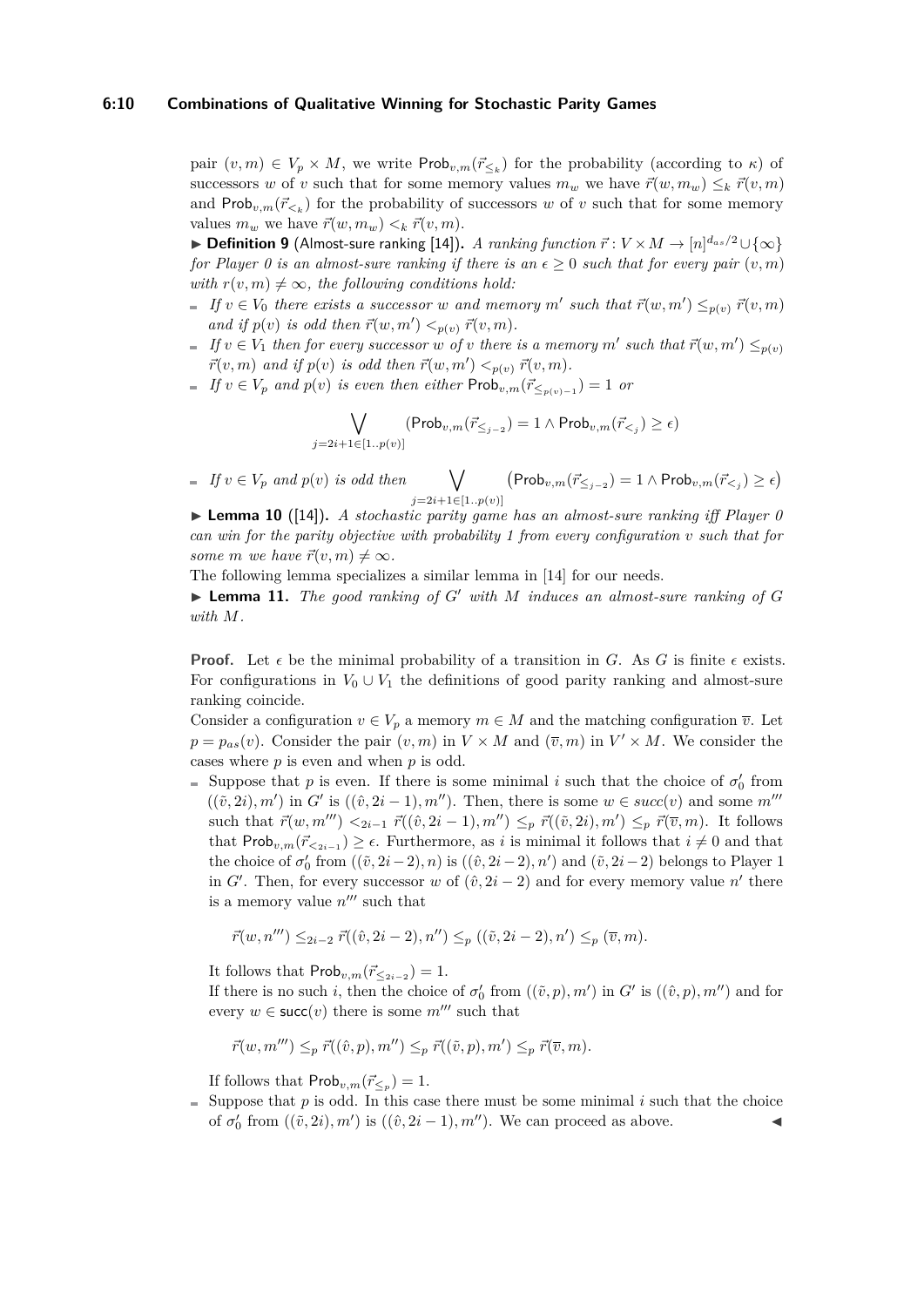As Player 0 has no further choices in  $G$ , it follows that the strategy  $\sigma_0$  defined above is winning in *G*. That is, sure winning w.r.t. *W<sup>s</sup>* and almost-sure winning w.r.t. *Was*.

 $\Rightarrow$  In the proof (in [\[18\]](#page-15-0)) we show how to use a winning finite-memory strategy in *G* to induce a strategy in  $G'$  and use a ranking argument to show that this strategy is winning.

▶ **Corollary 12.** *Consider an SAS turn-based stochastic parity game. Deciding whether Player 0 can win with finite-memory is co-NP-complete. Deciding whether Player 1 can win against finite-memory is NP-complete.*

**Proof.** Upper bounds follow from the reductions to Streett and Rabin winning conditions. Completeness follows from the case where the game has no stochastic configurations [\[13\]](#page-14-11).  $\blacktriangleleft$ 

 $\triangleright$  Remark 13. The complexity established above in the case of finite-memory is the same as that established for the general case in Corollary [7.](#page-6-3) However, this reduction gives us a clear algorithmic approach to solve the case of finite-memory strategies. Indeed, in the general case, the proof of the NP upper bound requires enumeration of all memoryless strategies, and does not present an algorithmic approach, regardless of the indices of the different winning conditions. In contrast our reduction for the finite-memory case to non-stochastic games with conjunction of parity conditions and recent algorithmic results on non-stochastic games with  $\omega$ -regular conditions of [\[8\]](#page-14-10) imply the following:

- $\blacksquare$  For the finite-memory case, we have a fixed parameter tractable algorithm that is polynomial in the number of the game configurations and exponential only in the indices to compute the SAS winning region.
- For the finite-memory case, if both indices are constant or logarithmic in the number of  $\sim$ configurations, we have a polynomial time algorithm to compute the SAS winning region.

## **5 Sure-Limit-Sure Parity Games**

In this section we extend our results to the case where the unsure goal is required to be met with limit-sure certainty, rather than almost-sure certainty.

**Sure-limit-sure parity games.** A *sure-limit-sure (SLS) parity game* is, as before,  $G =$  $(V, (V_0, V_1, V_p), E, \kappa, \mathcal{W})$ . We denote the second winning condition with the subscript *ls*, i.e.,  $W_{ls}$ . We say that Player 0 wins *G* from configuration *v* if she has a sequence of strategies  $\sigma_i \in \Sigma$  such that for every *i* for every strategy *π* of Player 1 we have  $v(\sigma_i, \pi) \subseteq W_s$  and Prob<sub>*v*( $\sigma_i$ , $\pi$ )</sub>( $W_{ls}$ ) ≥ 1 –  $\frac{1}{i}$ . That is, Player 0 has a sequence of strategies that are sure winning (on all paths) with respect to *W<sup>s</sup>* and ensure satisfaction probabilities approaching 1 with respect to *Wls*.

### **5.1 Limit-Sure vs Almost-Sure**

In MDPs and stochastic turn-based games with parity conditions almost-sure and limit-sure winning coincide [\[9\]](#page-14-2). In contrast to the above result we present an example MDP where in addition to surely satisfying one parity condition limit-sure winning with another parity condition can be ensured, but almost-sure winning cannot be ensured. In other words, in conjunction with sure winning, limit-sure winning does not coincide with almost-sure winning even for MDPs. Such a result was established in [\[5\]](#page-14-1) for MDPs with infinite-memory strategies. We show the same holds for finite-memory strategies.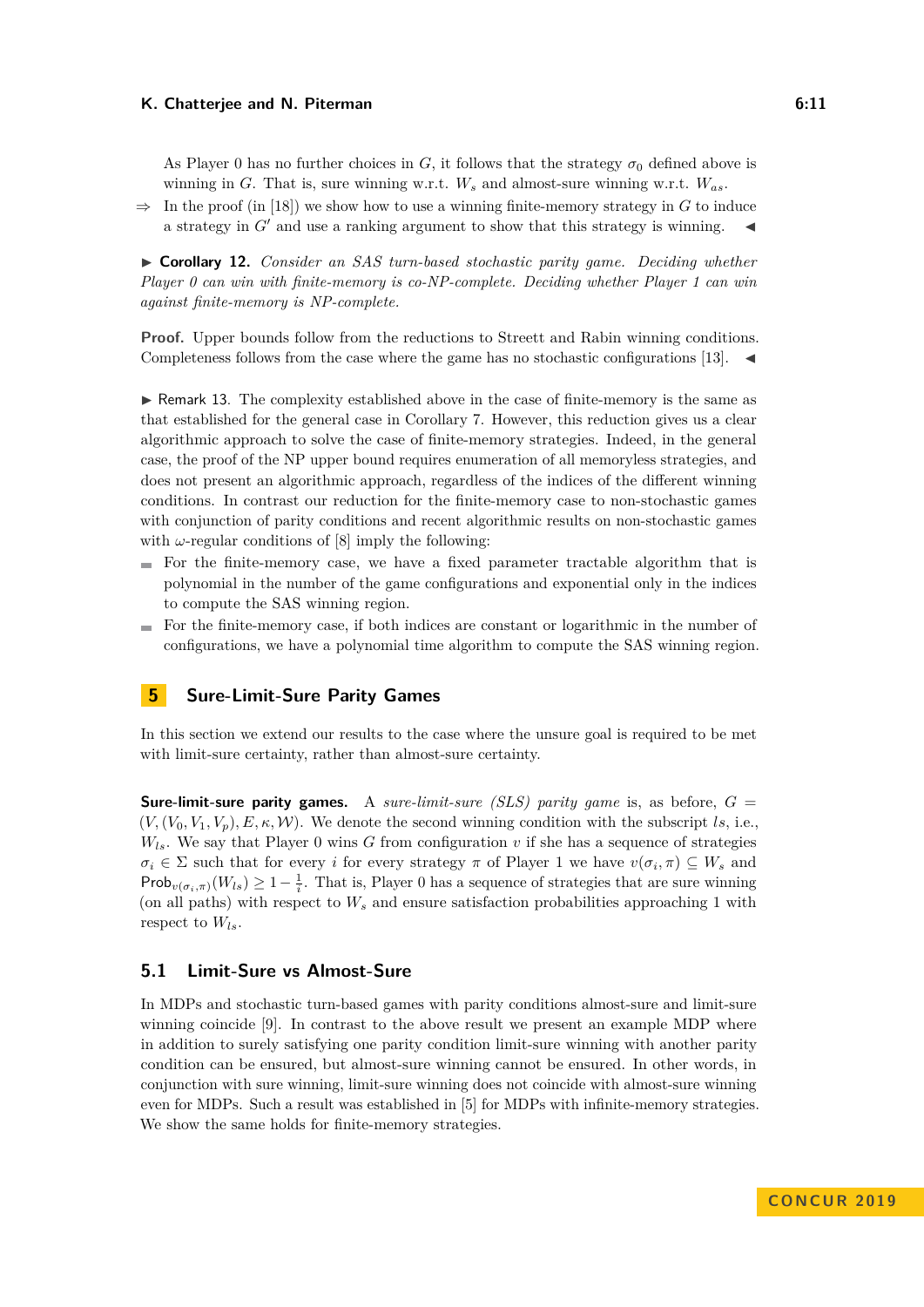#### <span id="page-11-0"></span>**6:12 Combinations of Qualitative Winning for Stochastic Parity Games**



**Figure 3** An MDP where Player 0 can ensure sure winning and win limit-surely but cannot win almost-surely. Configuration  $p$  is probabilistic and configurations  $l$ ,  $c$ , and  $r$  are Player 0 configurations. The winning conditions are induced by the following priorities  $\alpha_s(l) = \alpha_s(r) = 0$ ,  $\alpha_s(p) = \alpha_s(c) = 1$ , and  $\alpha_{ls}(r) = 0$  and  $\alpha_{ls}(l) = \alpha_{ls}(c) = \alpha_{ls}(p) = 1$ .

▶ **Theorem 14.** *While satisfying one parity condition surely, the almost-sure winning set for another parity condition is a strict subset of limit-sure winning set, even in the context of MDPs with finite-memory strategies.*

**Proof.** Consider the MDP in Figure [3.](#page-11-0) Clearly, Player 0 wins surely with respect to both parity conditions in configuration *r* and Player 0 cannot win the condition *Wls* on *l*. In order to win  $W_s$  the cycle between  $p$  and  $c$  has to be taken finitely often. Then, the edge from *c* to *l* must be taken eventually. However, *l* is a sink that is losing with respect to  $W_{ls}$ . It follows, that Player 0 cannot win almost-surely with respect to  $W_{ls}$  while winning surely with respect to *Ws*.

On the other hand, for every  $\epsilon > 0$  there is a finite-memory strategy that is sure winning with respect to  $W_s$  and wins with probability at least  $1 - \epsilon$  with respect to  $W_{ls}$ . Indeed, Player 0 has to choose the edge from *c* to *p* at least *N* times, where *N* is large enough such that  $\frac{1}{2^N} < \epsilon$ , and then choose the edge from *c* to *l*. Then, Player 0 wins surely with respect to  $W_s$  (every play eventually reaches either *l* or *r*) and with probability more than  $1 - \epsilon$  with respect to *Wls*.

To summarize, Player 0 wins surely w.r.t.  $W_s$  and limit-surely w.r.t.  $W_{ls}$  from both  $c$ and *p* but cannot win almost-surely w.r.t.  $W_{ls}$  from *c* and *p*.

## **5.2 Solving SLS MDPs and Games**

We first note that Player 1 has optimal memoryless strategies similar to the SAS case. The proof (in [\[18\]](#page-15-0)) reuses the proof of Theorem [6.](#page-6-4)

<span id="page-11-1"></span> $\triangleright$  **Theorem 15.** In an SLS parity game Player 1 has optimal memoryless strategies.

**SLS MDPs.** We now present the solution to winning in SLS MDPs. Given an SLS MDP *G* with winning conditions  $W_s$  and  $W_{ls}$ , we call the *induced* SAS MDP the MDP with winning conditions *W<sup>s</sup>* and *Wls*, where the latter is interpreted as an almost-sure winning condition. We use the induced SAS MDP in the solution of the SLS MDP. The memory used in the SLS part has to match the memory used for winning in the SAS part. That is, if Player 0 is restricted to finite-memory in the SLS part of the game she has to consider finite-memory strategies in the induced SAS MDP.

 $\triangleright$  **Theorem 16.** In a finite SLS parity MDP deciding whether a node v is winning for *Player 0 can be reduced to the limit-sure reachability while maintaining sure-parity. The target of the limit-sure reachability is the winning region of the induced SAS partiy MDP.*

**Proof.** *SAS winning region A.* Consider an MDP  $G = (V, (V_0, V_p), E, \kappa, \mathcal{W})$ , where  $\mathcal{W} =$  $(W_s, W_{ls})$ . Consider G as an SAS MDP and compute the set of configurations from which Player 0 can win *G*. Let  $A \subseteq V$  denote this winning region and  $B = V \setminus A$  be the complement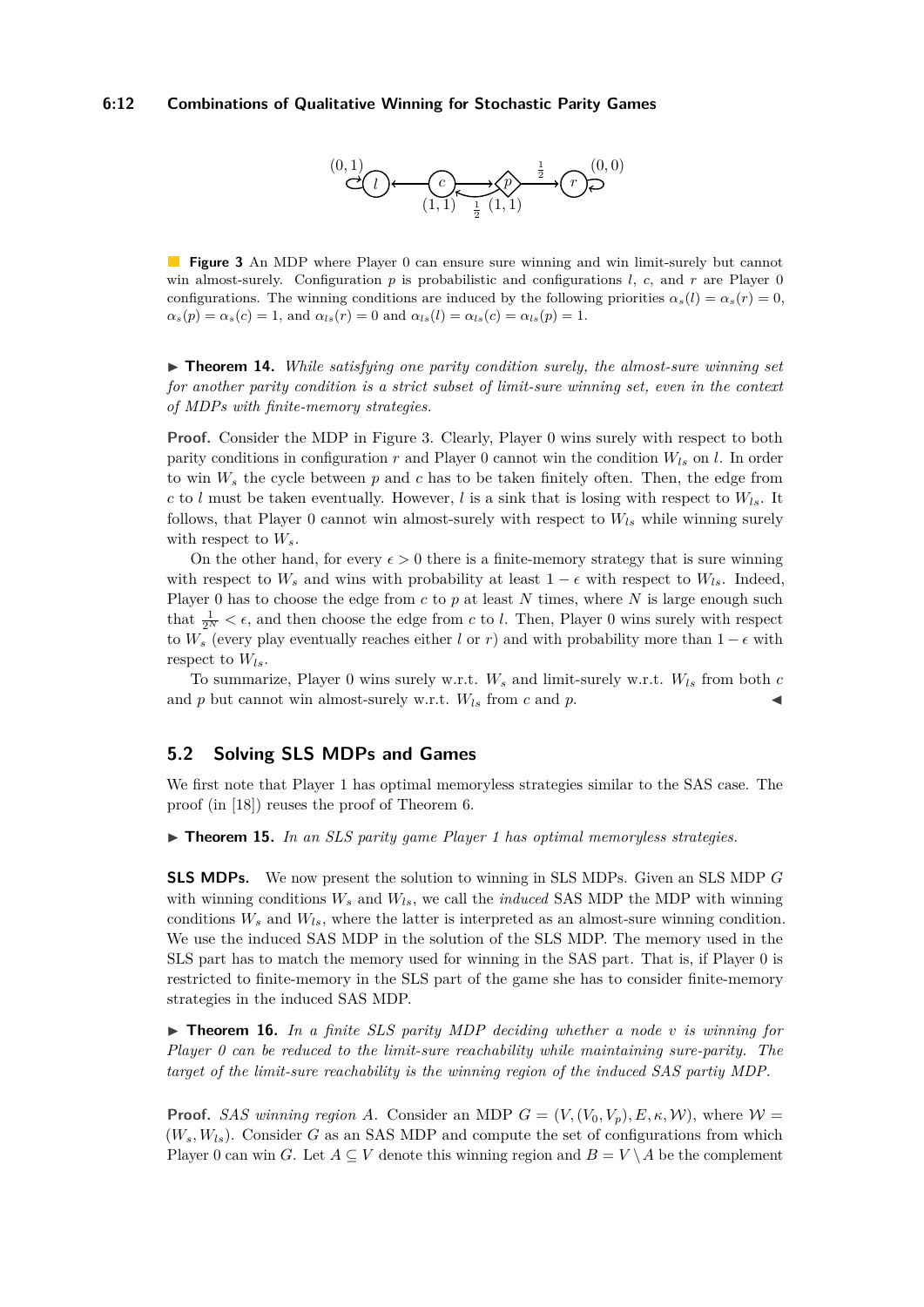region. Clearly, *A* is *closed* under probabilistic moves. That is, if  $v \in V_p \cap A$  then for every  $v'$  such that  $(v, v') \in E$  we have  $v' \in A$ . Furthermore, under Player 0's winning strategy, Player 0 does not use edges going back from *A* to *B*. It follows that we can consider *A* as a sink in *G*.

*Reduction to limit-sure reachability.* We present the argument for finite-memory strategies for Player 0, and the argument for infinite-memory strategies is similar. Consider an arbitrary finite-memory strategy  $\sigma \in \Sigma$ , and consider the Markov chain that is the result of restricting Player 0 moves according to  $\sigma$ .

- *Bottom SCC property.* Let *S* be a bottom SCC (SCC that is only reachable from itself) that intersects with *B* in the Markov chain. As explained above, it cannot be the case that this SCC intersects  $A$  (since we consider  $A$  as sink due to the closed property). Thus the SCC *S* must be contained in *B*. Thus, either *S* must be losing according to *W<sup>s</sup>* or the minimal parity in *S* according to  $W_{ls}$  is odd, as otherwise in the region *S* Player 0 ensures sure winning wrt *W<sup>s</sup>* and almost-sure winning wrt *Wls*, which means that *S* belongs to the SAS winning region *A*. This contradicts that *S* is contained in *B*.
- *Reachability to A.* In a Markov chain bottom SCCs are reached with probability 1, ÷. and from the above item it follows that the probability to satisfy the *Wls* goal along with ensuring  $W_s$  while reaching bottom SCCs in  $B$  is zero. Hence, the probability to satisfy  $W_{ls}$  along with ensuring  $W_s$  is at most the probability to reach  $A$ . On the other hand, after reaching A, the SAS goal can be ensured by switching to an appropriate SAS strategy in the winning region *A*, which implies that the SLS goal is ensured. Hence it follows that the SLS problem reduces to limit-sure reachability to *A*, while ensuring the sure parity condition  $W_s$ .

 $\triangleright$  Remark 17. Note that for finite-memory strategies the argument above is based on bottom SCCs. The SAS region for MDPs wrt to infinite-memory strategies is achieved by characterizing certain strongly connected components (called Ultra-good end-components [\[5,](#page-14-1) Definition 5]), and hence a similar argument as above also works for infinite-memory strategies to show that SLS for infinite-memory strategies for two parity conditions reduces to limit-sure reachability to the SAS region while ensuring the sure parity condition (however, in this case the SAS region has to be computed for infinite-memory strategies).

**Limit-sure reachability and sure parity in games.** We consider the problem of Player 0 ensuring limit-sure reachability to target set *A* while preserving sure parity. We present the solution for games (which subsumes the case of MDPs).

▶ **Theorem 18.** *Consider an SLS Game, where the limit-sure condition is to reach a target set A that is also winning for the sure condition. Player 0's winning region is the limit-sure reachability region to A within the winning region of the sure parity condition.*

In one direction, in the limit-sure reachability to *A* within the sure winning region, the limit-sure reachability strategy can be played to enforce high probability of winning for the limit-sure winning condition and then revert to the sure-winning strategy. The combination delivers an arbitrarily high probability of reaching *A* as well as sure winning. In the other direction, a strategy that wins limit-sure reachability to *A* and sure-winning with respect to the sure condition is clearly restricted to the sure-winning region. At the same time, it ensures limit-sure reachability to A. Hence, the analysis of such games is simplified into two steps; first compute the sure winning region for the sure objective, and in this subgame only consider reachability to the limit-sure target set.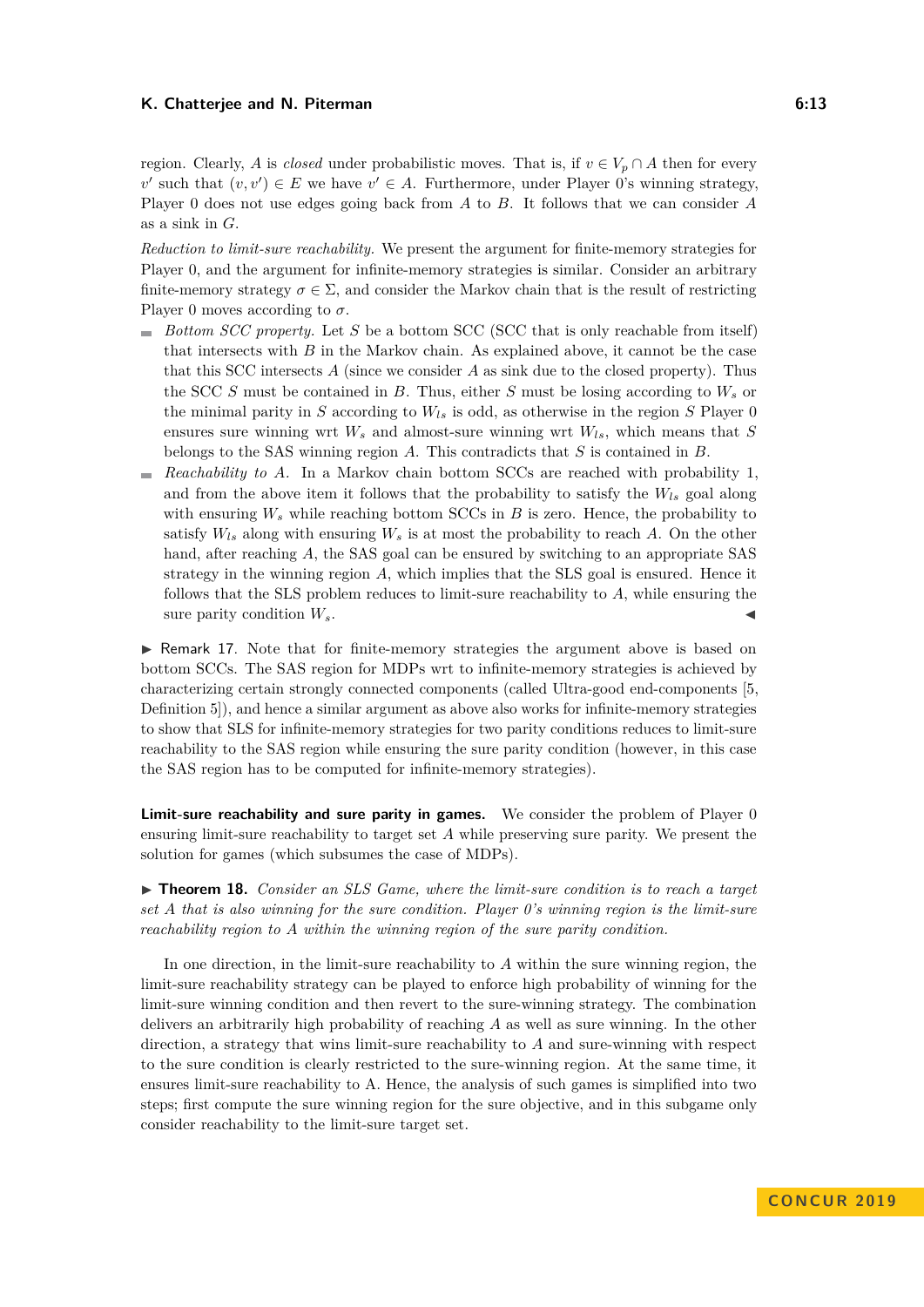#### **6:14 Combinations of Qualitative Winning for Stochastic Parity Games**

**Proof.** WLOG we replace the region A by a single configuration t with a self loop and an even priority with respect to  $W_s$ . Consider an SLS game, with a configuration  $t$  of sink target state, such that the limit-sure goal is to reach *t*, and *t* has even priority with respect to *Ws*. We now present solution to this limit-sure reachability with sure parity problem. The computational steps are as follows:

- First, compute the sure winning region w.r.t the parity condition in the game. Let  $X$  be this winning region. Note that  $t \in X$  as *t* is a sink state with even priority for  $W_s$ .
- $\blacksquare$  Second, restrict the game to *X* and compute limit-sure reachability region to *t*, and let the region be  $Y$ . Note that the game restricted to  $X$  is a turn-based stochastic game where almost-sure and limit-sure reachability coincide.

Let us denote by Z the desired winning region (i.e., from where sure parity can be ensured along with limit-sure reachability to *t*). We argue that *Y* computes the desired winning region *Z* as follows:

- First, note that since the sure parity condition  $W_s$  must be ensured, the sure winning region *X* must never be left. Thus without loss of generality, we can restrict the game to *X*. By definition *Y* is the region in *X* to ensure limit-sure reachability to *t*. As *Z* ensures both limit-sure reachability to *t* as well as sure parity, it follows that *Z* is a subset of *Y* .
- Second, for any  $\epsilon > 0$ , there is a strategy in Y to ensure that t is reached with probability m. at least  $1 - \epsilon$  within  $N_{\epsilon}$  steps staying in *X* (since in the subgame restricted to *X*, almostsure reachability to  $t$  can be ensured). Consider a strategy that plays the above strategy for  $N_e$  steps, and if t is not reached, then switches to a sure winning strategy for  $W_s$ (such a strategy exists since *X* is never left, and parity conditions are independent of finite prefixes). It follows that from *Y* both limit-sure reachability to *t* as well as sure parity condition  $W_s$  can be ensured. Hence  $Y \subseteq Z$ .

Thus,  $Y = Z$  as required.

► **Corollary 19.** *Consider an SLS turn-based stochastic parity game. Deciding whether Player 0 wins is co-NP-complete. Deciding whether Player 1 wins is NP-complete. Consider an SLS turn-based MDP with n locations and indices d<sup>s</sup> and dls. Checking whether Player 0 can win with finite-memory can be computed in quasi-polynomial time. In case that*  $d_s \leq \log n$ *it can be decided in polynomial time.*

**Proof.** It follows from above that to solve SLS MDPs, the following computation steps are sufficient: (a) solve SAS MDP, (b) compute sure winning region for parity condition, and (c) compute almost-sure (=limit-sure) reachability in MDPs. The second step is a special case of the first step, and the third step can be achieved in polynomial time [\[12,](#page-14-12) [19\]](#page-15-20). Hence it follows that all the complexity and algorithmic upper bounds we established for the SAS MDPs carry over to SLS MDPs. For games, since Player 1 has memoryless optimal strategies (Theorem [15\)](#page-11-1) and the complexity of SAS MDPs and SLS MDPs coincide, the complexity upper bounds for SAS games carry over to SLS games. Finally, since the complexity lower bound results for SAS parity games follow from games with no stochastic transitions, they apply to SLS parity games as well.

## **6 Conclusions and Future Work**

In this work we consider MDPs and turn-based stochastic games with two parity winning conditions, with combinations of qualitative winning criteria. In particular, we study the case where one winning condition must be satisfied surely, and the other almost-surely (or limit-surely). We present results for MDPs with finite-memory strategies, and turn-based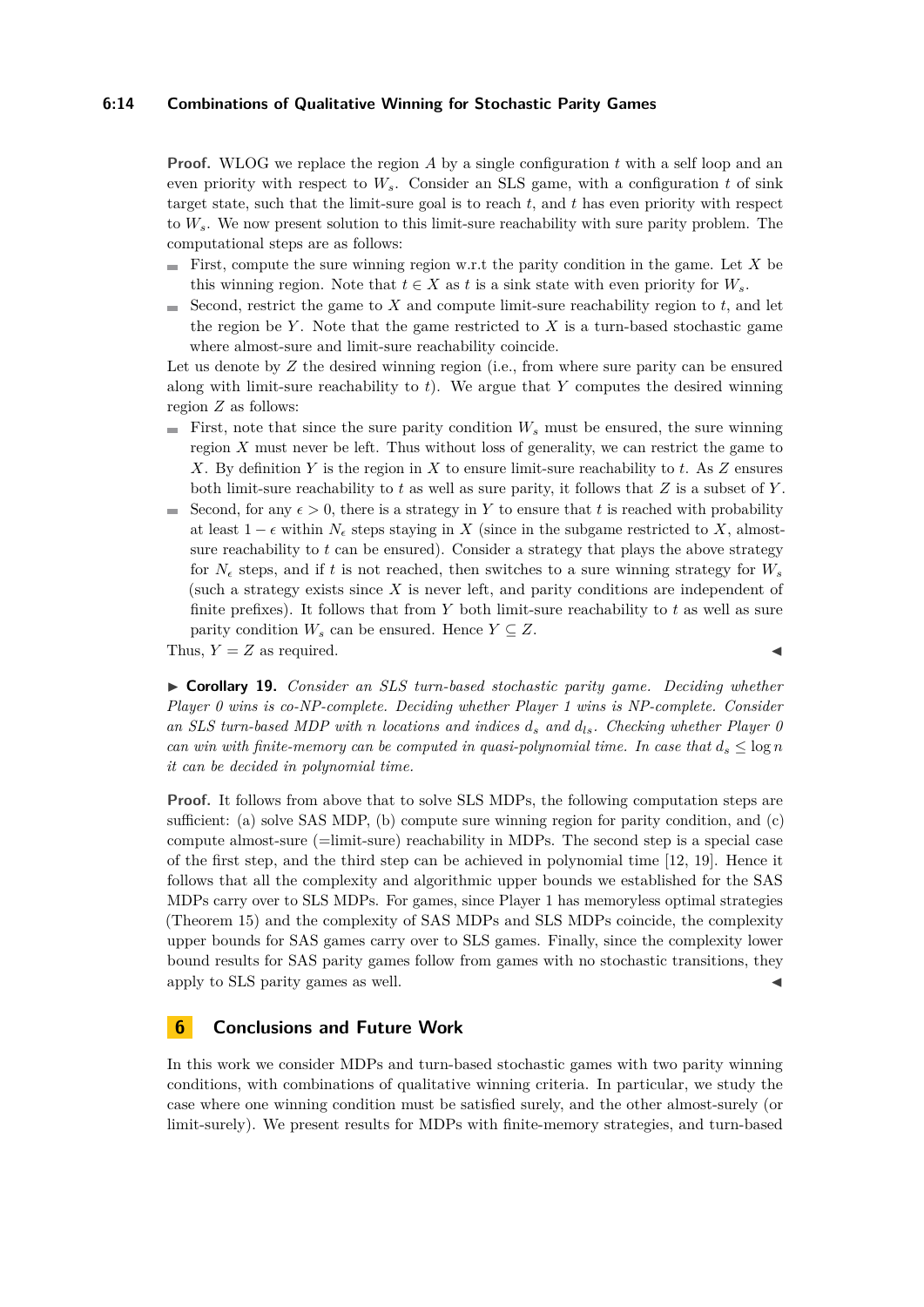stochastic games with finite-memory and infinite-memory strategies. Our results establish complexity results, as well as algorithmic results for finite-memory strategies by reduction to non-stochastic games. Some interesting directions for future work are as follows. First, while our results establish algorithmic results for finite-memory strategies, whether similar results can be established for infinite-memory strategies is an interesting open question. Second, the study of the synthesis problem for turn-based stochastic games with combinations of quantitative objectives is another interesting direction of future work. If we consider more than two conjuncts with only two types, i.e., sure and almost-sure, or sure and limit-sure, then solution of the game reduces to a conjunction of two conditions. The problem of conjunctions with more than two types and general Boolean combinations of winning conditions are interesting directions for future work.

#### **References**

- <span id="page-14-4"></span>**1** S. Almagor, O. Kupferman, and Y. Velner. Minimizing Expected Cost Under Hard Boolean Constraints, with Applications to Quantitative Synthesis. In *27th International Conference on Concurrency Theory*, volume 59 of *LIPIcs*, pages 9:1–9:15. Schloss Dagstuhl - Leibniz-Zentrum fuer Informatik, 2016.
- <span id="page-14-0"></span>**2** R. Alur, T.A. Henzinger, and O. Kupferman. Alternating-time temporal logic. *J.ACM*, 49(5):672–713, 2002.
- <span id="page-14-5"></span>**3** C. Baier and J.-P. Katoen. *Principles of Model Checking*. MIT Press, 2008.
- <span id="page-14-8"></span>**4** N. Basset, M.Z. Kwiatkowska, U. Topcu, and C. Wiltsche. Strategy Synthesis for Stochastic Games with Multiple Long-Run Objectives. In *Proc. 21st Int. Conf. on Tools and Algorithms for the Construction and Analysis of Systems*, volume 9035 of *Lecture Notes in Computer Science*, pages 256–271. Springer, 2015.
- <span id="page-14-1"></span>**5** R. Berthon, M. Randour, and J.-F. Raskin. Threshold Constraints with Guarantees for Parity Objectives in Markov Decision Processes. In *44th International Colloquium on Automata, Languages, and Programming*, volume 80 of *LIPIcs*, pages 121:1–121:15. Schloss Dagstuhl - Leibniz-Zentrum fuer Informatik, 2017.
- <span id="page-14-6"></span>**6** T. Brázdil, V. Brozek, K. Chatterjee, V. Forejt, and A. Kucera. Two Views on Multiple Mean-Payoff Objectives in Markov Decision Processes. In *Proc. 26rd IEEE Symp. on Logic in Computer Science*, pages 33–42. IEEE Computer Society Press, 2011.
- <span id="page-14-3"></span>**7** V. Bruyère, E. Filiot, M. Randour, and J.-F. Raskin. Meet your expectations with guarantees: Beyond worst-case synthesis in quantitative games. *Inf. Comput.*, 254:259–295, 2017.
- <span id="page-14-10"></span>**8** C. Calude, S. Jain, B. Khoussainov, W. Li, and F. Stephan. Deciding Parity Games in Quasipolynomial Time. In *Proc. 49th ACM Symp. on Theory of Computing*, pages 252–263. ACM Press, 2017.
- <span id="page-14-2"></span>**9** K. Chatterjee. *Stochastic ω-regular Games*. PhD thesis, University of California at Berkeley, 2007.
- <span id="page-14-9"></span>**10** K. Chatterjee and L. Doyen. Perfect-Information Stochastic Games with Generalized Mean-Payoff Objectives. In *Proc. 31st IEEE Symp. on Logic in Computer Science*, pages 247–256. ACM Press, 2016.
- <span id="page-14-7"></span>**11** K. Chatterjee, L. Doyen, M. Randour, and J.-F. Raskin. Looking at mean-payoff and totalpayoff through windows. *Information and Computation*, 242:25–52, 2015.
- <span id="page-14-12"></span>**12** K. Chatterjee and M. Henzinger. Faster and Dynamic Algorithms For Maximal End-Component Decomposition And Related Graph Problems In Probabilistic Verification. In *SODA'11*. SIAM, 2011.
- <span id="page-14-11"></span>**13** K. Chatterjee, T.A. Henzinger, and N. Piterman. Generalized Parity Games. In *Proc. 10th Int. Conf. on Foundations of Software Science and Computation Structures*, volume 4423 of *Lecture Notes in Computer Science*, pages 153–167, Braga, Porgugal, 2007. Springer.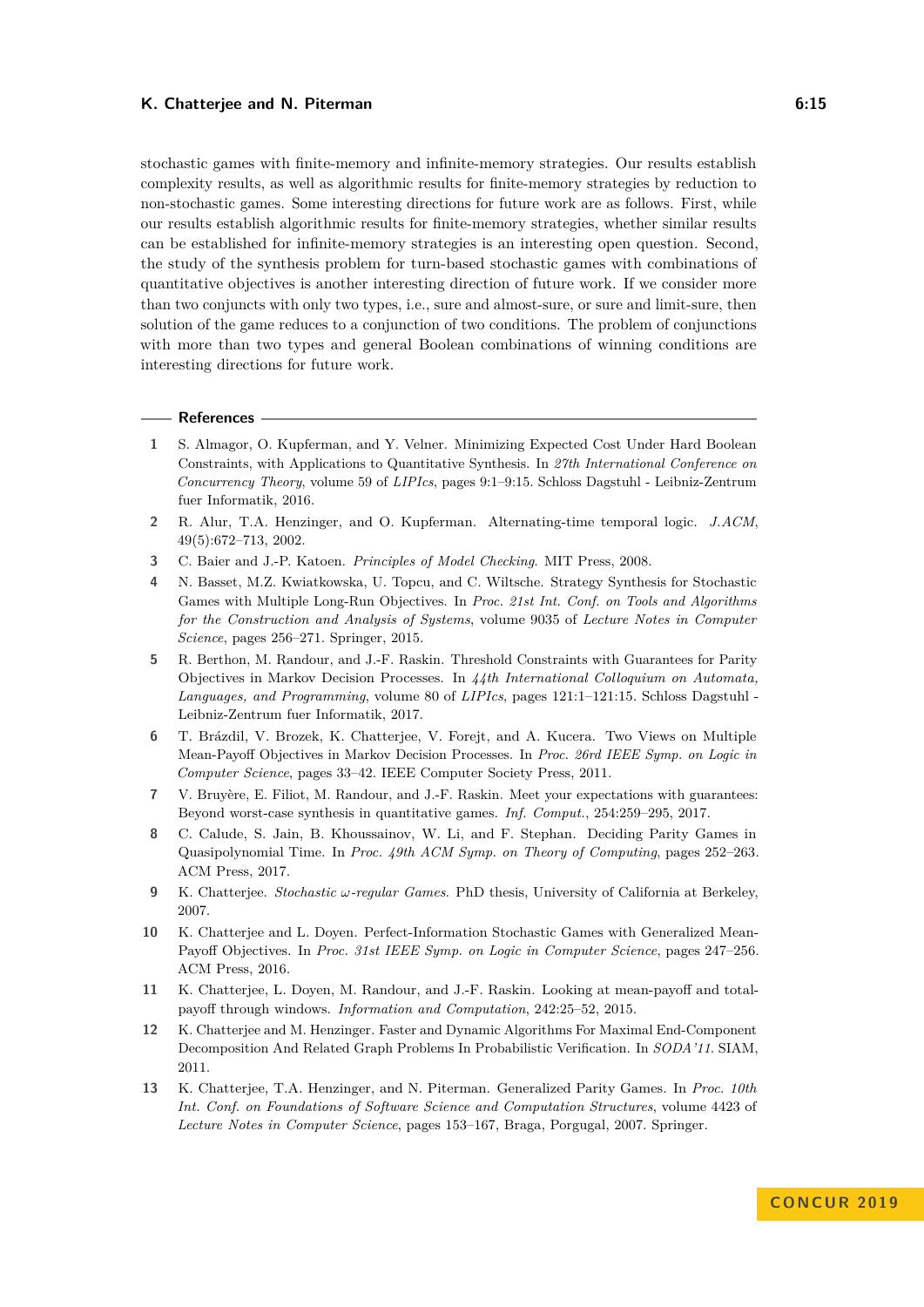#### **6:16 Combinations of Qualitative Winning for Stochastic Parity Games**

- <span id="page-15-8"></span>**14** K. Chatterjee, M. Jurdziński, and T.A. Henzinger. Simple Stochastic Parity Games. In *Proc. 12th Annual Conf. of the European Association for Computer Science Logic*, Lecture Notes in Computer Science, pages 100–113. Springer, 2003.
- <span id="page-15-9"></span>**15** K. Chatterjee, M. Jurdziński, and T.A. Henzinger. Quantitative Stochastic Parity Games. In *Symposium on Discrete Algorithms*, pages 114–123. SIAM, 2004.
- <span id="page-15-12"></span>**16** K. Chatterjee, Z. Komárková, and J. Kretínský. Unifying Two Views on Multiple Mean-Payoff Objectives in Markov Decision Processes. In *Proc. 30th IEEE Symp. on Logic in Computer Science*, pages 244–256. IEEE Computer Society Press, 2015.
- <span id="page-15-10"></span>**17** K. Chatterjee, R. Majumdar, and T.A. Henzinger. Markov Decision Processes with multiple objectives. In *Proc. 23rd Symp. on Theoretical Aspects of Computer Science*, volume 3884 of *Lecture Notes in Computer Science*, pages 325–336. Springer, 2006.
- <span id="page-15-0"></span>**18** K. Chatterjee and N. Piterman. Combinations of Qualitative Winning for Stochastic Parity Games. Technical report, arXiv, 2018. [arXiv:1804.03453](http://arxiv.org/abs/1804.03453).
- <span id="page-15-20"></span>**19** Krishnendu Chatterjee and Monika Henzinger. Efficient and Dynamic Algorithms for Alternating Büchi Games and Maximal End-Component Decomposition. *J. ACM*, 61(3):15:1–15:40, 2014.
- <span id="page-15-13"></span>**20** T. Chen, V. Forejt, M.Z. Kwiatkowska, A. Simaitis, and C. Wiltsche. On Stochastic Games with Multiple Objectives. In *38th Int. Symp. on Mathematical Foundations of Computer Science*, volume 8087 of *Lecture Notes in Computer Science*, pages 266–277. Springer, 2013.
- <span id="page-15-1"></span>**21** A. Church. Logic, arithmetics, and automata. In *Proc. Int. Congress of Mathematicians, 1962*, pages 23–35. Institut Mittag-Leffler, 1963.
- <span id="page-15-5"></span>**22** A. Condon. The complexity of stochastic games. *Information and Computation*, 96:203–224, 1992.
- <span id="page-15-6"></span>**23** C. Courcoubetis and M. Yannakakis. The Complexity of Probabilistic Verification. *jacm*, 42(4):857–907, 1995.
- <span id="page-15-7"></span>**24** K. Etessami, M.Z. Kwiatkowska, M.Y. Vardi, and M. Yannakakis. Multi-Objective Model Checking of Markov Decision Processes. *Logical Methods in Computer Science*, 4(4), 2008.
- <span id="page-15-3"></span>**25** Jerzy Filar and Koos Vrieze. *Competitive Markov decision processes*. Springer, 1996.
- <span id="page-15-11"></span>**26** V. Forejt, M.Z. Kwiatkowska, G. Norman, D. Parker, and H. Qu. Quantitative Multi-objective Verification for Probabilistic Systems. In *Proc. 17th Int. Conf. on Tools and Algorithms for the Construction and Analysis of Systems*, volume 6605 of *Lecture Notes in Computer Science*, pages 112–127. Springer, 2011.
- <span id="page-15-18"></span>**27** H. Gimbert and E. Kelmendi. Two-Player Perfect-Information Shift-Invariant Submixing Stochastic Games Are Half-Positional. *CoRR*, abs/1401.6575, 2014. [arXiv:1401.6575](http://arxiv.org/abs/1401.6575).
- <span id="page-15-17"></span>**28** H. Gimbert and W. Zielonka. Games Where You Can Play Optimally Without Any Memory. In *16th Int. Conf. on Concurrency Theory*, volume 3653 of *Lecture Notes in Computer Science*, pages 428–442. Springer, 2005.
- <span id="page-15-19"></span>**29** M. Jurdziński. Small Progress Measures for Solving Parity Games. In *Proc. 17th Symp. on Theoretical Aspects of Computer Science*, volume 1770 of *Lecture Notes in Computer Science*, pages 290–301, Lille, France, 2000. Springer.
- <span id="page-15-15"></span>**30** M. Jurdzinski and R. Lazic. Succinct progress measures for solving parity games. In *32nd Annual ACM/IEEE Symposium on Logic in Computer Science*, pages 1–9, Reykjavik, Iceland, 2017. IEEE Computer Society Press.
- <span id="page-15-16"></span>**31** D.A. Martin. The Determinacy of Blackwell Games. *The Journal of Symbolic Logic*, 63(4):1565– 1581, 1998.
- <span id="page-15-2"></span>**32** A. Pnueli and R. Rosner. On the Synthesis of a Reactive Module. In *Proc. 16th ACM Symp. on Principles of Programming Languages*, pages 179–190. ACM Press, 1989.
- <span id="page-15-4"></span>**33** Martin L. Puterman. *Markov Decision Processes: Discrete Stochastic Dynamic Programming*. Wiley, 1st edition, 1994.
- <span id="page-15-14"></span>**34** M. Randour, J.-F. Raskin, and O. Sankur. Variations on the Stochastic Shortest Path Problem. In *Proc. 16th Int. Conf. on Verification, Model Checking, and Abstract Interpretation*, volume 8931 of *Lecture Notes in Computer Science*, pages 1–18. Springer, 2015.